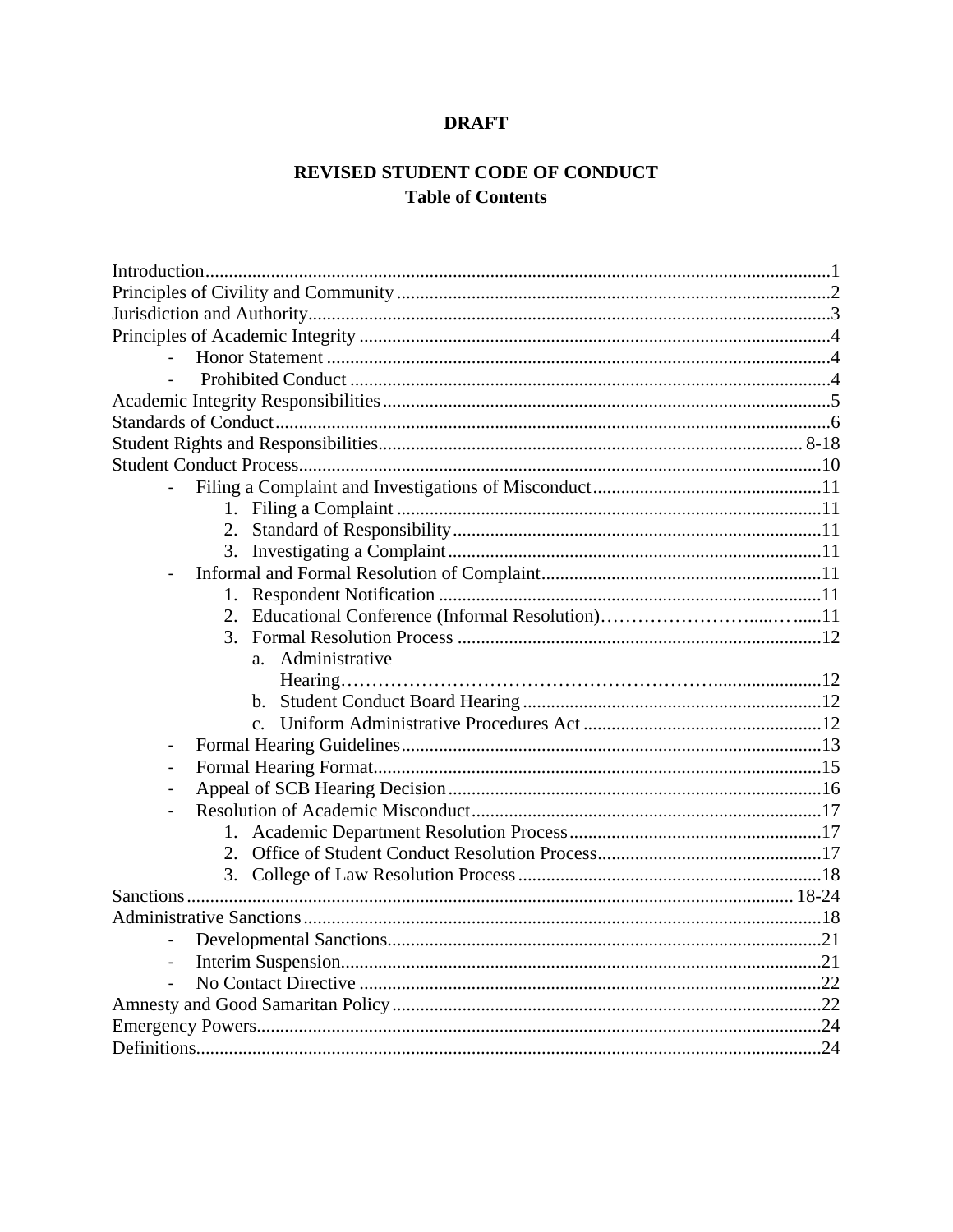#### **DRAFT REVISION #6 The University of Tennessee, Knoxville Student Code of Conduct**

## **I. INTRODUCTION**

Students at the University of Tennessee, Knoxville are members of both the University community and the larger community of which the University is a part. Accordingly, students are responsible for conducting themselves in a lawful manner as well as in compliance with University rules and policies. The University has established the following process and standards in order to advance the mission of the University by maintaining a safe learning environment; protecting the rights and privileges of all members of the University community; providing a basis for orderly conduct of the affairs of the University; promoting a positive relationship between the University and its surrounding community; preserving institutional integrity and property; encouraging students to engage in conduct that brings credit to themselves and the University; and ensuring that each student who matriculates at the University graduates ready to contribute to society as an ethical and law-abiding citizen.

The University of Tennessee is committed to respecting students' constitutional rights. Nothing in the Student Code of Conduct is intended or shall be interpreted to restrict students' constitutional rights. Students are responsible for being fully acquainted and for complying with the University Catalog, *Hilltopics*, the student handbook, the Student Code of Conduct and other rules and policies relating to students.

The University of Tennessee seeks to sustain a culture of excellence, and requires its students to conduct themselves in ways that allow for their personal growth and development as well as others, in the most positive manner possible. The University fosters the fullest development of students in an atmosphere of care and concern. Members of the University community are held to a high standard of behavior because of the nature of the University's enterprise – education and the development of students.

Students who engage in conduct not consistent with the University's behavioral standards as set forth in the Student Code of Conduct are subject to University disciplinary action. The student conduct process is an educational process that is designed to promote learning and development as it relates to appropriate decision making. This consistent and fairminded process provides a means of resolution that is commensurate with the skills and abilities of the participants. The effectiveness of the student conduct process rests upon the participation of all members of the University community. Active participation in the process by students, faculty, and staff reflects a willingness to address the difficult issues brought before them for the betterment of individual students and the University community.

The Vice Chancellor for Student Life is responsible for enforcing the Student Code of Conduct though certain responsibilities relative to the student conduct process have been delegated to the Office of Student Conduct and Community Standards. Given the developmental focus of the student conduct process, the conduct officer responsible for the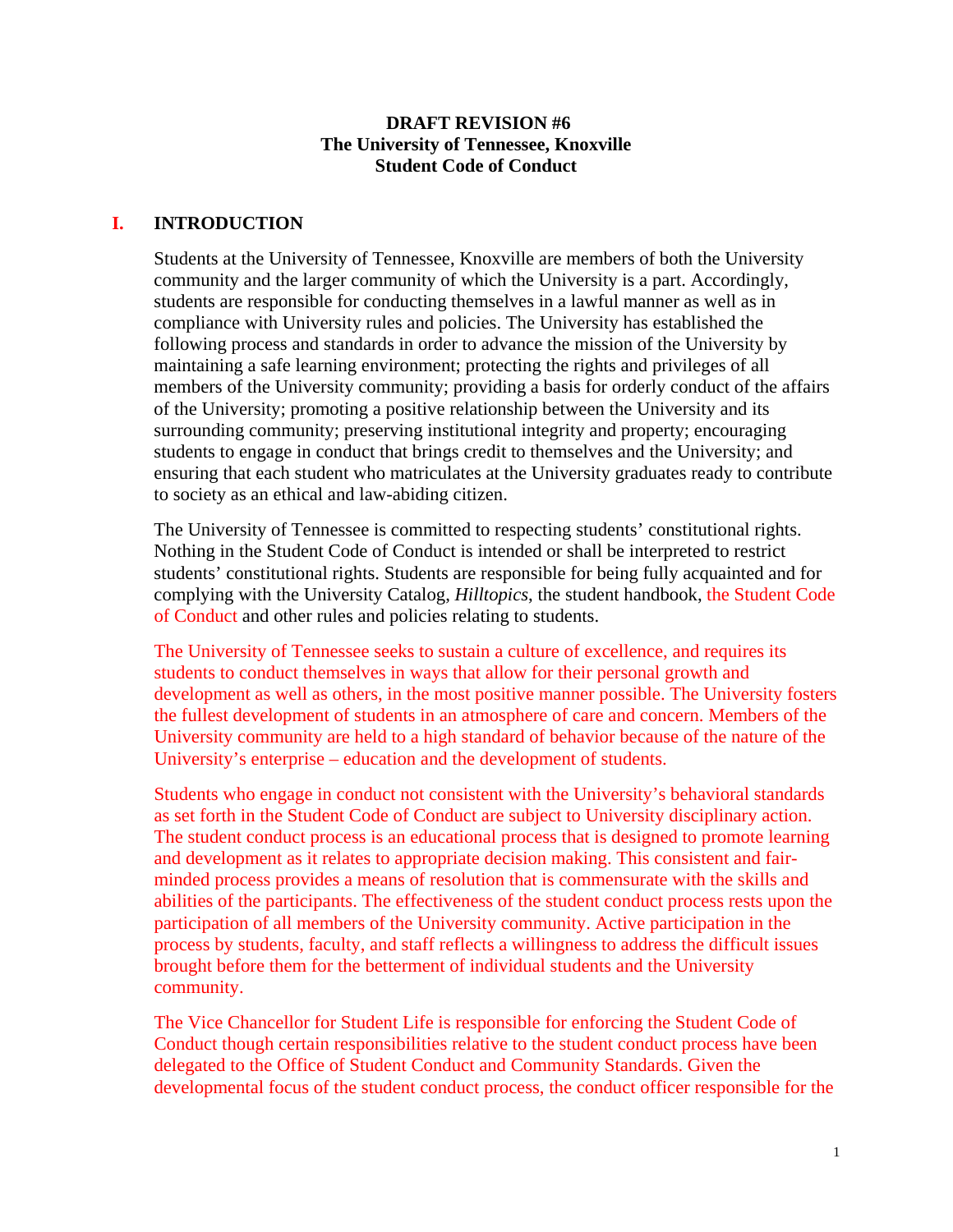resolution of a conduct matter will communicate directly with the involved student(s) when resolving the issue and not with the parents of the student(s) or others.

# II. **PRINCIPLES OF CIVILITY AND COMMUNITY**

In 2011, the university adopted the Principles of Civility and Community. They are designed to work in concert with all existing codes of conduct. The principles encourage all members of the campus community to foster a learning environment where the differences of our diverse culture are valued, respected and celebrated. Civility is an act of showing regard and respect for others including: politeness, consideration, tact, good manners, graciousness, cordiality, affability, amiability and courteousness. Ultimately, civility is treating others as we would like to be treated. Our community consists of students, faculty, staff, alumni, parents, and campus visitors. Community members affect each other's wellbeing and have a shared interest in creating and sustaining an environment where all community members and their points of view are valued and respected.

By affirming the value of each member of the university community, the campus asks that all of its members adhere to the following principles:

- INCLUSIVITY We are welcoming to all and hostile to none. We foster an open community in which educational goals may be pursed.
- DIVERSITY We respect the diverse backgrounds of all members of our community and welcome the opportunity for interpersonal and group interactions.
- DIALOGUE We value and encourage, and facilitate free exchange of diverse ideas and points-of-view along with free speech and expression. However, we discourage uncivil speech or expression that infringes upon the ability of others to express themselves.
- COLLEGIALITY We value an environment that facilitates collegial relationships, encourages mutual understanding among diverse individuals, and leads to addressing issues and differences in an atmosphere of mutual respect and civility.
- RESPECT We believe that a person's views, ideas, and behavior best reflect the goals of the academic community when the dignity of each individual is respected and when members of the community are considerate of the feelings, circumstances, and individuality of others.
- KNOWLEDGE We encourage development of a civil community that values critical inquiry, debate, discovery, and innovation to better the world through teaching, research and service.
- INTEGRITY We value academic honesty and integrity by all members of the academic community.
- LEARNING We believe that learning is an interpersonal growth experience that fosters appreciation for diversity.
- AWARENESS We believe it is important to recognize how others view and relate to the community and recognize that we are part of a larger community.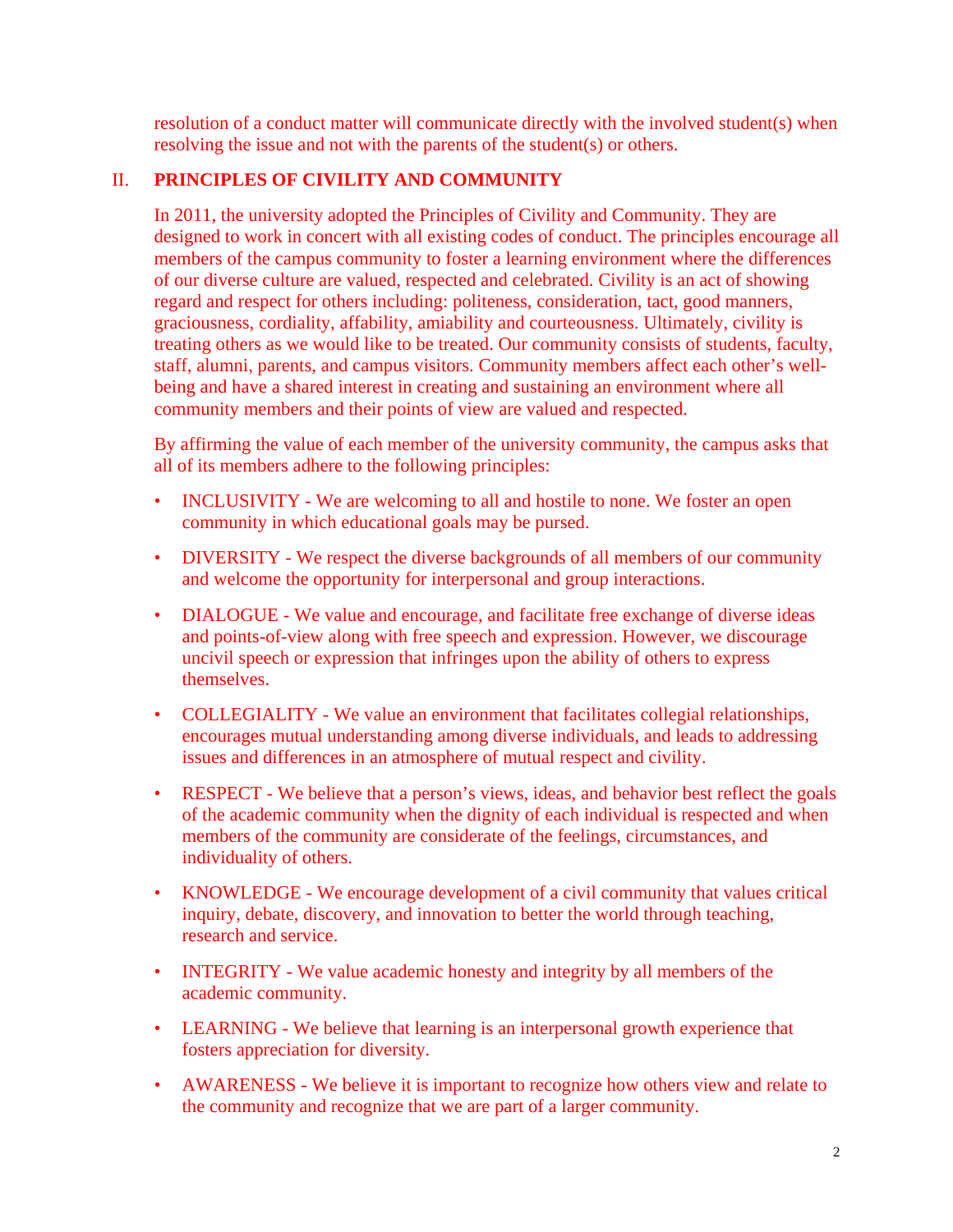• RESPONSIVENESS - We encourage all community members to speak out against incidents involving bigotry and other types of incivility so the university can fulfill its responsibility of responding in a fair, timely and consistent fashion.

# **III. JURISDICTION AND AUTHORITY**

- A. The Student Code of Conduct applies to conduct that occurs on University-controlled property.
- B. The University also has the discretion to discipline a student for an act in violation of the Student Code of Conduct that occurs outside of University-controlled property if the conduct adversely affects the interests of the University, including, but not limited to, conduct that:
	- 1. Occurs in connection with a University-affiliated activity, including, but not limited to, an overseas study program or a clinical, field, internship, or in-service experience;
	- 2. Involves another member of the University community; or
	- 3. Threatens, or indicates that the student may pose a threat to, the health or safety of him/herself or others or the security of any person's property, including, but not limited to, alcohol-related offenses, drug-related offenses, arson, battery, fraud, hazing, participation in group violence, rape, sexual assault or misconduct, stalking, and theft.
- C. The Student Code of Conduct has been adopted in furtherance of the University's interests and serve to supplement, rather than substitute for, the enforcement of civil and criminal law. Accordingly, University disciplinary action may be instituted against a student charged with conduct that potentially violates both criminal law and the Standards of Conduct without regard to the pending status of criminal charges or civil litigation. At the discretion of the Vice Chancellor for Student Life, disciplinary action relating to a violation of the Standards of Conduct may be carried out prior to, simultaneously with, or following criminal proceedings. Students charged with violating the Standards of Conduct may not challenge the University disciplinary proceedings on the grounds that criminal charges, civil litigation, or other University proceedings regarding the same incident are pending or have been terminated, dismissed, reduced, or not yet adjudicated.
- D. When a student is charged by federal, state or local authorities with a violation of law, the University will not request or agree to special consideration for that individual because of his or her status as a student. However, if the alleged offense is also the subject of a proceeding before a conduct body under the Student Code of Conduct, the University may advise off-campus authorities of the existence of the Student Code of Conduct and the conduct process. The University will cooperate with law enforcement and other agencies in the enforcement of criminal law on campus and in the conditions imposed by criminal courts for the rehabilitation of student violators.
- E. Each student shall be responsible for his/her conduct from the time of application for admission through the actual awarding of a degree, even though conduct may occur before classes begin or after classes end, as well as during the academic year and during periods between terms of actual enrollment (and even if conduct is not discovered by the University until after a degree is awarded). Should a student withdraw from the University with disciplinary charges pending, the student's academic record and/or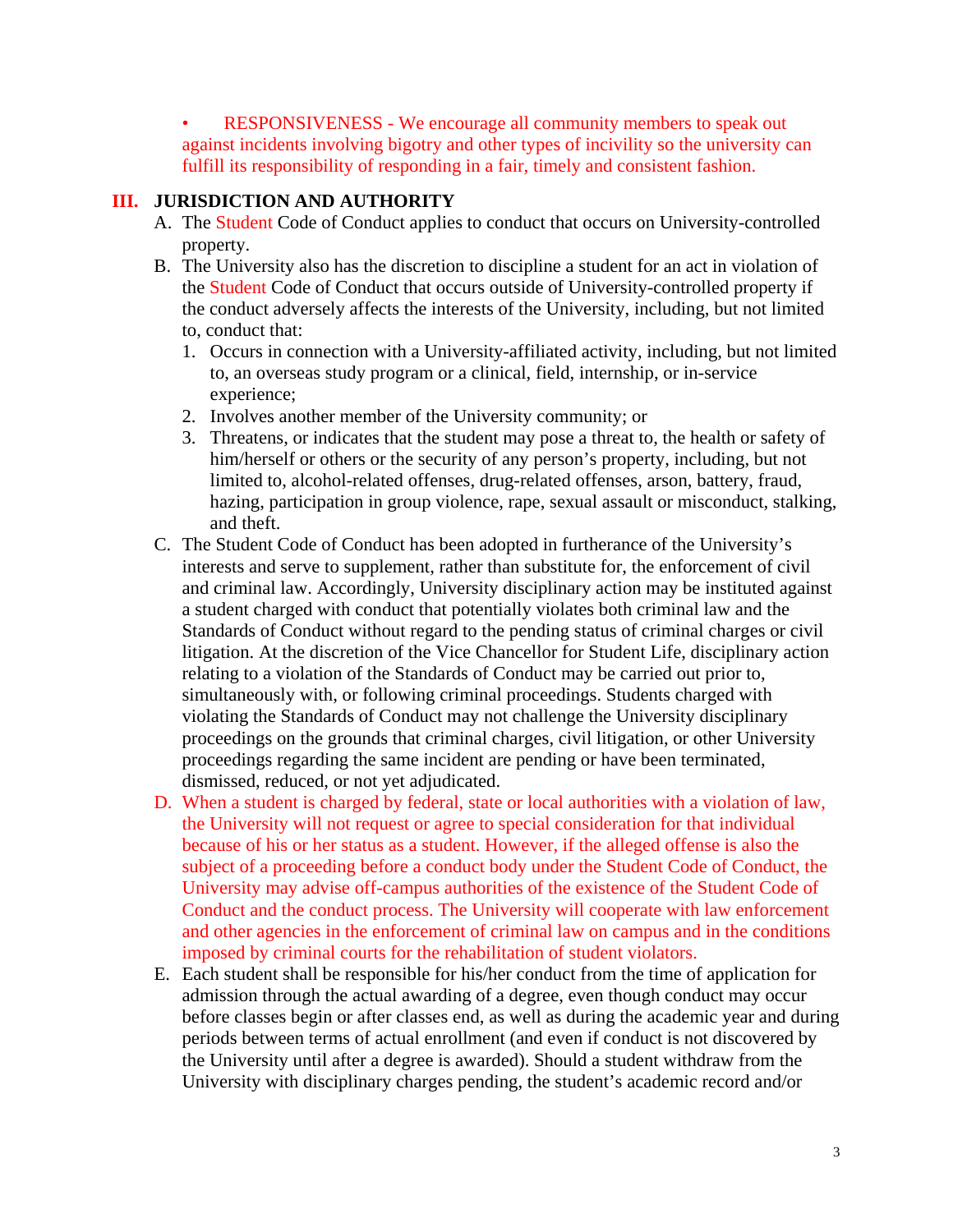ability to register for classes may be placed on hold by the appropriate University office.

- F. Graduate or professional programs within the University may initiate charges against students for alleged violations of professional standards or ethics as a separate issue or as an extension of alleged acts of academic dishonesty or other violations of the Standards of Conduct.
- G. If a student withdraws from the University for any reason after receiving notice that they have allegedly engaged in a minor or moderate violation of the Student Code of Conduct that is not likely to result in the sanction of suspension or expulsion, the University, at its discretion, retains the right to adjudicate the pending matter before a student seeks re-enrollment. The University will note in the student's record when a pending disciplinary matter exists.
- H. If a student withdraws from the University for any reason after receiving notice that they have allegedly engaged in a serious violation of the Student Code of Conduct, but before the case is fully adjudicated (including any period of appeal), the student forfeits the right to re-enroll at the University. A serious violation is defined as any violation of the Student Code of Conduct that is likely to result in a sanction of suspension or expulsion. The University will note in the student's record that the student did not contest the pending charges and the case file will be closed. The University will proceed with the Student Conduct process despite the student's withdrawal from the University.

## **IV. PRINCIPLES OF ACADEMIC INTEGRITY**

**A.** Honor Statement

An essential feature of the University is a commitment to maintaining an atmosphere of intellectual integrity and academic honesty. As such the University utilizes an Honor Statement that reads, *"As a student of the University, I pledge that I will neither knowingly give nor receive any inappropriate assistance in academic work, thus affirming my own personal commitment to honor and integrity."* 

A thorough understanding of the Honor Statement is essential to the success of the honor system. To facilitate the spirit and implementation of the Honor Statement, the following avenues will be utilized:

- 1. The Honor Statement, with its attendant pledge, appears on applications for admission (undergraduate and graduate); and applicants to the University will be required to acknowledge their affirmation by signing the document in a designated location.
- 2. Information regarding the Honor Statement is included in the catalogs (undergraduate and graduate), Hilltopics, and in a brochure specifically addressing the Honor Statement.
- 3. The Honor Statement is discussed during all student orientation programs.
- 4. A thorough discussion of the Honor Statement in freshmen English is encouraged.
- 5. Implementation methods and alternatives are discussed during faculty orientation programs.
- 6. The Honor Statement is further supported by Standard of Conduct #1.
- B. Honor Statement Prohibited Conduct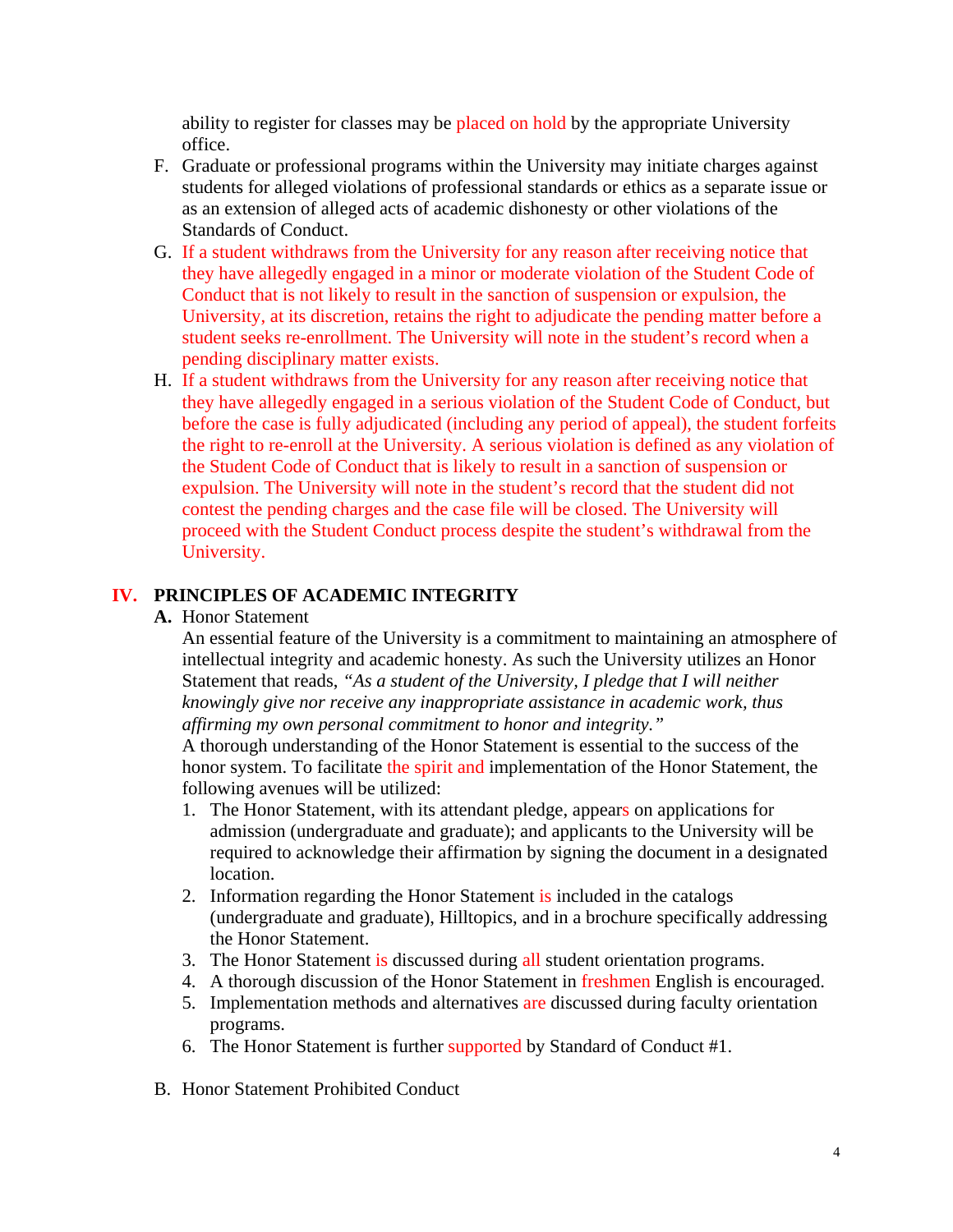- 1. The Honor Statement prohibits cheating, plagiarism, and any other type of academic dishonesty.
- 2. Plagiarism is using the intellectual property or product of someone else without giving proper credit. The undocumented use of someone else's words or ideas in any medium of communication (unless such information is recognized as common knowledge) is a serious offense, subject to disciplinary action that may include failure in a course and/or dismissal from the University. Specific examples of plagiarism include, but are not limited to:
	- a. Using without proper documentation (quotation marks and a citation) written or spoken words, phrases, or sentences from any source;
	- b. Summarizing without proper documentation (usually a citation) ideas from another source (unless such information is recognized as common knowledge);
	- c. Borrowing facts, statistics, graphs, pictorial representations, or phrases without acknowledging the source (unless such information is recognized as common knowledge);
	- d. Collaborating on a graded assignment without the instructor's approval; and
	- e. Submitting work, either in whole or in part, created by a professional service or used without attribution (e.g., paper, speech, bibliography, or photograph).
- 3. Specific examples of other types of academic dishonesty include, but are not limited to:
	- a. Providing or receiving unauthorized information during an examination or academic assignment, or the possession and/or use of unauthorized materials during an examination or academic assignment;
	- b. Providing or receiving unauthorized assistance in connection with laboratory work, field work, scholarship, or another academic assignment;
	- c. Falsifying, fabricating, or misrepresenting data, laboratory results, research results, citations, or other information in connection with an academic assignment;
	- d. Serving as, or enlisting the assistance of, a substitute for a student in the taking of an examination or the performance of an academic assignment;
	- e. Altering grades, answers, or marks in an effort to change the earned grade or credit;
	- f. Submitting without authorization the same assignment for credit in more than one course;
	- g. Forging the signature of another or allowing forgery by another on any class or University-related document such as a class roll or drop/add sheet;
	- h. Failing to observe the expressed procedures or instructions relating to an exam or academic assignment; and,
	- i. Engaging in an activity that unfairly places another student at a disadvantage, such as taking, hiding, or altering resource material, or manipulating a grading system.

## **V. ACADEMIC INTEGRITY RESPONSIBILITIES**

A. All groups within the University community have responsibilities associated with the Honor Statement. These responsibilities are unique to each sector of the University community.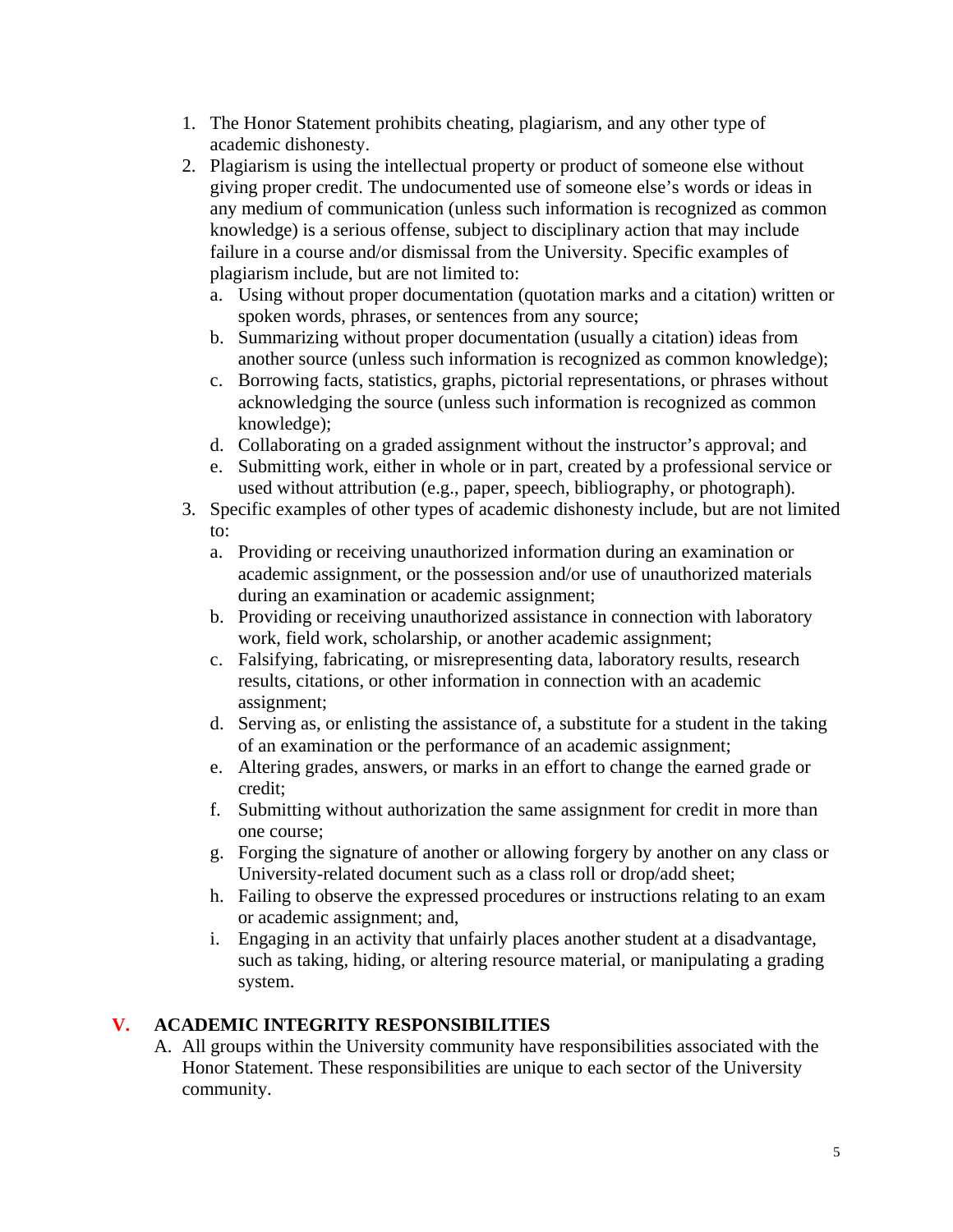- 1. Student Responsibilities. Each student is responsible for his/her own personal integrity in academic life. While there is no affirmative duty to report the academic dishonesty of another, each student, given the dictates of his/her own conscience, may choose to act on any violation of the Honor Statement. Each student is responsible for knowing and adhering to the terms and conditions of the Honor Statement and may acknowledge his/her adherence to the Honor Statement by writing "Pledged" and signing each graded class assignment and examination.
- 2. Instructor Responsibilities. Regulation of academic dishonesty is the immediate responsibility of the instructor. However, students are not excused from complying with the Honor Statement because of an instructor's failure to prevent or discourage academic dishonesty.
- B. When an alleged violation of the Honor Statement is reported to the Office of Student Conduct and Community Standards, the process used to resolve the matter is defined in Section F. Resolution of Academic Misconduct ( page xx of this document).

## **VI. STANDARDS OF CONDUCT**

For the benefit of individual students and the entire University community, students, their guests, and student organizations are prohibited from engaging in the following types of misconduct:

- 1. Cheating, plagiarism, or any other act of academic dishonesty, including, but not limited to, an act in violation of the Honor Statement.
- 2. Providing false information to a University official.
- 3. Falsifying, distorting, misrepresenting, or withholding information in connection with a University investigation or hearing.
- 4. Forging, altering, destroying, falsifying, or misusing records, identification, or documents, whether in print or electronic form.
- 5. Causing physical harm to any person (including oneself) How does this comport with Title II?); endangering the health or safety of any person (including oneself); engaging in conduct that causes a reasonable person to fear harm to his/her health or safety; or making an oral or written statement (including electronically) that an objectively reasonable person hearing or reading the statement would interpret as a serious expression of an intent to commit an act of unlawful violence to a particular individual or group of individuals, although the speaker need not mean to carry out the act of unlawful violence in order to constitute a violation of this rule.
- 6. Harassment, which is defined as unwelcome conduct that is so severe or pervasive, and objectively offensive, that it substantially interferes with the ability of a person to work, learn, live, or participate in or benefit from the services, activities, or privileges provided by the University. In no event shall this rule be construed to discipline a student for speech protected by the First Amendment to the United States Constitution (e.g., mere insulting or offensive speech).
- 7. Engaging in Sexual Misconduct, Relationship Violence, and/or Retaliation. The terms "Sexual Misconduct," "Relationship Violence," and "Retaliation" are defined in the University Policy titled, *"Policy on Sexual Misconduct, Relationship Violence, and Stalking*," a copy of which can be found at http://sexualassault.utk.edu.
- 8. Invasion of another person's privacy when that person has a reasonable expectation of privacy, including, but not limited to, using electronic or other means to make a video or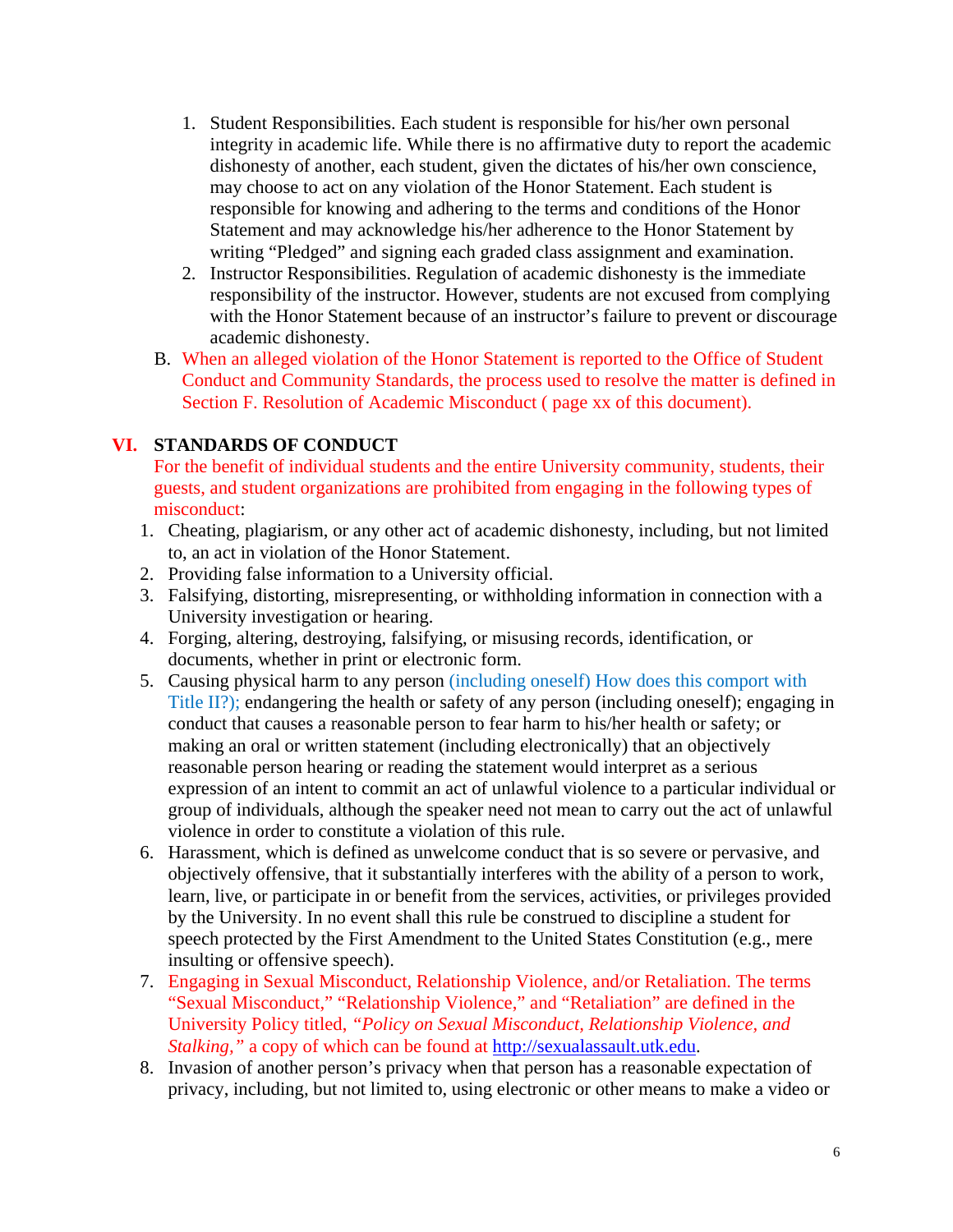photographic record of any person in a location in which the person has a reasonable expectation of privacy, without the person's knowledge or consent. This includes, but is not limited to, making a video or photographic record of a person in shower/locker rooms or restrooms. The storing, sharing, and/or distributing of such unauthorized recordings by any means is also prohibited.

- 9. Theft, misappropriation, unauthorized possession, or unauthorized sale of private or public property, including but not limited to University-controlled property.
- 10. Vandalizing, destroying, damaging, engaging in conduct that reasonably could cause damage to, or misusing private or public property, including but not limited to University-controlled property.
- 11. Participating in hazing. "Hazing" is defined as any intentional or reckless act, on or off University-controlled property, by one (1) student, acting alone or with others, which is directed against any other student, which endangers the mental or physical health or safety of that student, or which induces or coerces a student to endanger his or her mental or physical health or safety. "Hazing" does not include customary athletic events or similar contests or competitions and is limited to those actions taken and situations created in connection with initiation into or affiliation with any organization.
- 12. Engaging in disorderly, lewd, indecent, or obscene conduct. "Disorderly" conduct means fighting or other physically violent or threatening conduct; creating a hazardous or physically offensive condition by any act that serves no legitimate purpose; making noise that could unreasonably disturb others who are carrying on lawful activities; or conduct that breaches the peace. "Lewd, indecent, or obscene" conduct includes, but is not limited to, public exposure of one's sexual organs, public urinating, and public sexual acts.
- 13. Engaging in speech either orally or in writing that is directed to inciting or producing imminent lawless action and is likely to incite or produce such action.
- 14. Any act of arson; falsely reporting a fire, the presence of an explosive or incendiary device, or other emergency; setting off a false fire alarm; or tampering with, removing, or damaging fire alarms, fire extinguishers or any other safety or emergency equipment from its proper location except when removed in a situation in which there is a reasonable belief of the need for such equipment.
- 15. Possessing, using, or duplicating University keys, access cards, or identification cards without authorization; possessing, using, or entering University-controlled property without authorization.
- 16. Theft, misuse, or unauthorized use of information technology facilities, resources, or access codes, including, but not limited to: unauthorized entry into or transfer of a file; using another person's identification and/or password without that person's consent; using information technology facilities or resources to interfere with the work of another student, faculty member, staff member, or other member of the University community; using information technology facilities or resources to interfere with normal operation of a University information technology system or network; circumventing University information technology system or network security; using information technology facilities or resources in violation of copyright laws; falsifying an e-mail header; and conduct that violates the University's policy on the Acceptable Use of Information Technology Resources.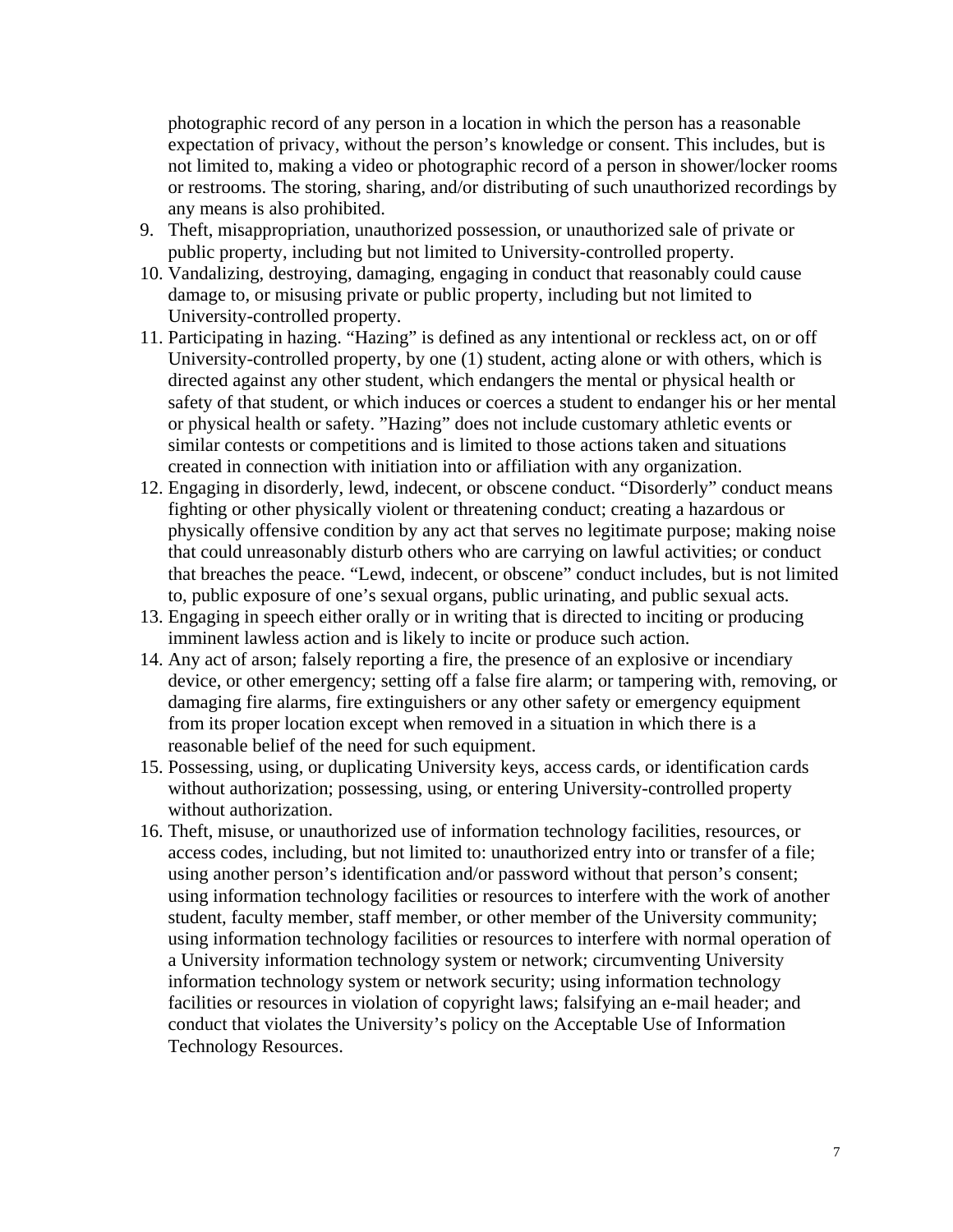- 17. Possessing, using, storing, or manufacturing any weapon or any facsimile of a weapon on University-controlled property or in connection with a University-affiliated activity, unless authorized in writing by the Chief of Police or his/her designee.
- 18. Consuming, manufacturing, possessing, distributing, dispensing, selling, or being under the influence of alcoholic beverages on University-controlled property or in connection with a University-affiliated activity.
- 19. Consuming, manufacturing, possessing, distributing, dispensing, selling, or being under the influence of alcoholic beverages, if prohibited by federal, state, or local law.
- 20. Providing an alcoholic beverage to a person younger than twenty-one (21) years of age, unless permitted by law.
- 21. Using, manufacturing, possessing, distributing, selling, dispensing, or being under the influence of drugs or drug paraphernalia, if prohibited by federal, state, or local law; using or possessing a prescription drug if the prescription was not issued to the student; or distributing or selling a prescription drug to a person to whom the prescription was not originally issued.
- 22. Failing to pay a University bill, account, or other University financial obligation.
- 23. Failing to respond to a request to report to a University administrative office; failing to comply with a lawful directive of a University employee or other public official acting within the scope of his/her duties; or failing to identify oneself to a University employee or other public official acting within the scope of his/her duties when requested to do so.
- 24. Failing to appear at a University hearing, including, but not limited to, a hearing of a University judicial board, following a request to appear either as a party or as a witness.
- 25. Violating the terms of an interim suspension, a no-contact directive, or a disciplinary penalty imposed by the University.
- 26. Obstructing or disrupting teaching, learning, studying, research, public service, administration, disciplinary proceedings, emergency services, or any other Universityaffiliated activity, or the free flow of pedestrian or vehicular traffic on Universitycontrolled property. In no event shall this rule be construed to discipline a student for speech protected by the First Amendment to the United States Constitution.
- 27. Violating a University policy or rule, including but not limited to University policies or rules relating to facilities use, smoking, the acceptable use of information technology resources, research or service misconduct, finder's fees relating to clinical investigations involving human subjects or access to University data or materials, University libraries, dining services, parking or transportation, University identification card use, sexual harassment, residence halls, and registered student organizations.
- 28. Committing an act that is prohibited by local, state, or federal law.
- 29. Attempting to commit a violation of a Standard of Conduct or being an accessory to the commission of an act or attempted act in violation of a Standard of Conduct.
- 30. Retaliation- Do we need to add this Standard?

# VII. STUDENTS RIGHTS & RESPONSIBILITIES

A. Advisor - The complainant and the respondent may choose to be assisted in the conduct process by an advisor. Complainants and respondents who choose to have an advisor are encouraged to consider selecting a faculty or staff member who has received training in the University' Student Code of Conduct process. Complainants and respondents may obtain the names of trained advisors from the Office of Student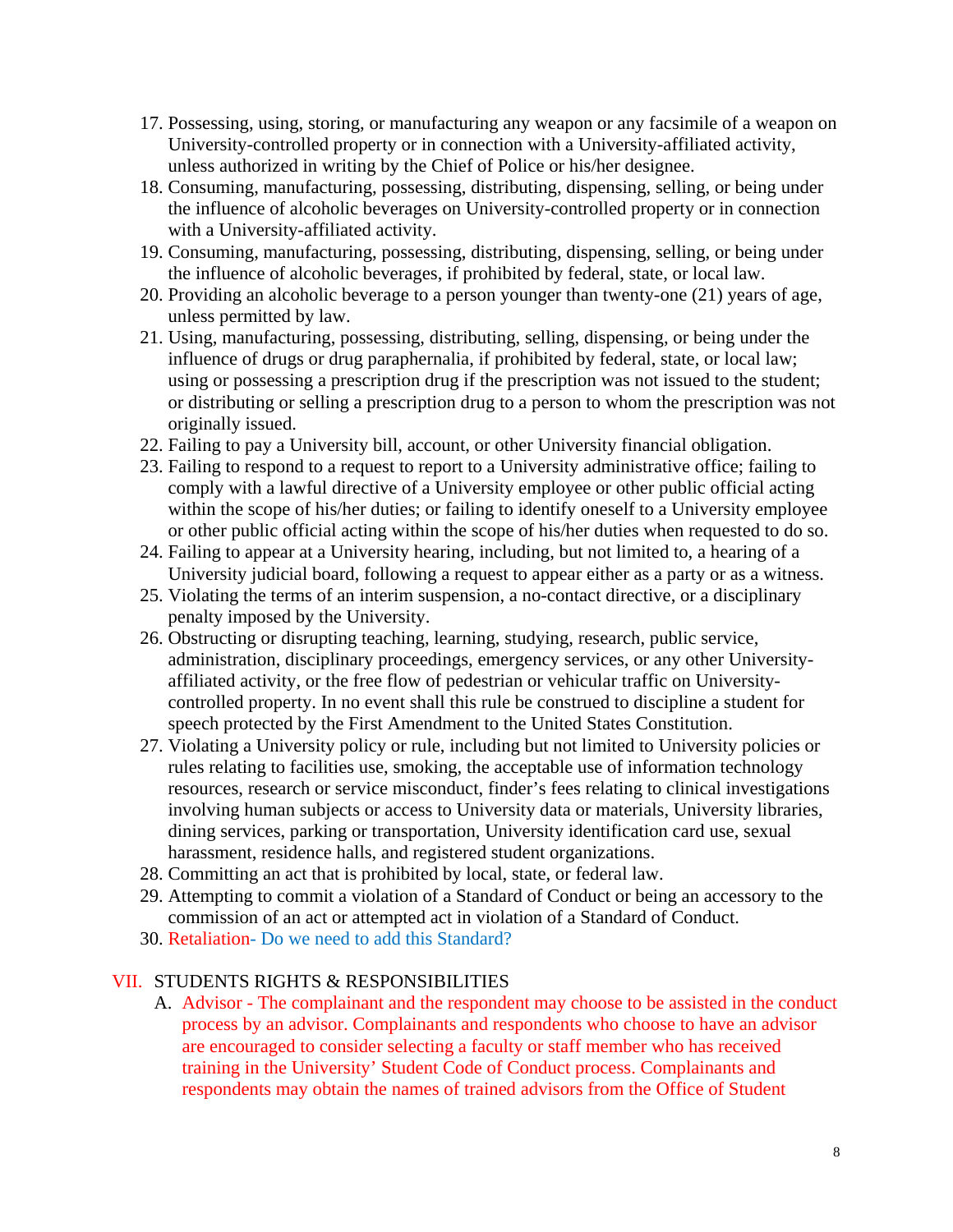Conduct and Community Standards. Failure to secure an advisor is not grounds for an appeal. The role of an advisor is to assist and support a student throughout the conduct process. Specifically, upon the request of a student, an advisor may:

- a. Assist an accused student in the preparation of a response to a charge;
- b. Accompany the complainant or the respondent to any meeting with a Conduct Officer, Student Conduct Board and/or Appellate Board, including the Educational Conference and formal hearings;
- c. Assist the complainant or the respondent in the preparation of any appeals.
- B. University Resources It is recommended that the complainant and the respondent access the services offered by various offices of the University including the Counseling Center, Office of the Dean of Students, Center for Health Education and Wellness, and Campus Ministers. Failure to use University resources that are available is not grounds for an appeal.
- C. The Rights of the Complainant The complainant has the following rights during the conduct process conducted by the University:
	- 1. The right to be informed of and have access to available University resources;
	- 2. The right to an explanation of the resolution options that are available;
	- 3. The right to notice of charge(s), account of the alleged misconduct, witnesses, and notice of the scheduled hearing delivered seventy-two (72) hours before the hearing. The student may request additional time by showing good cause.
	- 4. The right to notice of the maximum allowable sanction (i.e., permanent dismissal);
	- 5. The right to a hearing closed to the public.
	- 6. Challenge the seating of any board member for good cause. The dismissal of a challenged hearing board member shall be at the discretion of the hearing board chairperson. If the chairperson is challenged, he/she may be excused at the discretion of the majority of the hearing board.
	- 7. Challenge the admissibility of evidence.
	- 8. The right not to be retaliated against, or harassed by the respondent or acquaintances or supporters of the respondent, and the right not to have contact with the respondent;
	- 9. When a formal hearing is determined:
		- a. The right to unnecessary delay;
		- b. The right to testify or remain silent;
		- c. The right to present witnesses who can speak to the charges. Character witnesses are not allowed;
		- d. The right to have an advisor who can assist the complainant throughout the conduct process as outlined in Article IV, Section A [correct citation needed];
		- e. The right to remain present during the entire conduct hearing, with the exception of the deliberation phase, when neither the complainant nor respondent may be present;
		- f. The right to be informed without unnecessary delay of the outcome of the hearing; and,
		- g. The right to appeal the outcome of a Student Conduct Board hearing.
- D. In cases involving a complaint of sexual misconduct, the complainant shall have the right to: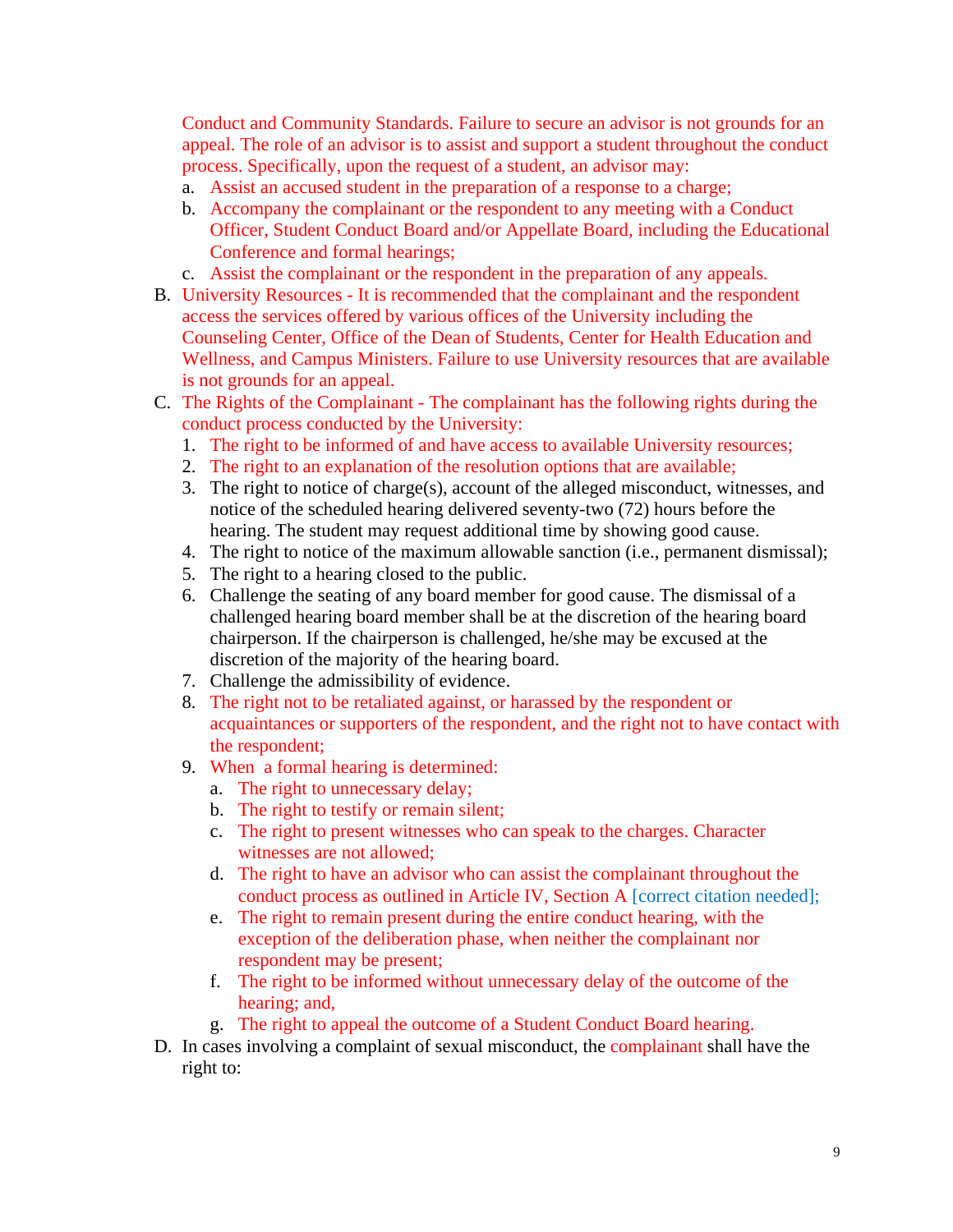- 1. Have the investigation of the complaint concluded within thirty (30) sixty of the University's receipt of a complaint, unless circumstances make it impracticable for the University to complete its investigation within that timeframe;
- 2. Notice of the outcome of the University's investigation;
- 3. Have a disciplinary hearing conducted within thirty (30) days of a University charge that the respondent committed sexual misconduct, unless circumstances make it impracticable for the University to conduct a hearing within that timeframe;
- 4. Submit a written impact statement to the Student Conduct Board for consideration of the sanctioning phase of the hearing, if the respondent is found responsible of the charges against him/her, or to the Office of Student Conduct and Community Standards for consideration during the sanctioning phase of the administrative hearing, if the respondent accepts responsibility of the charges against him/her;
- E. The Rights of the Respondent The respondent and has the following rights during the University conduct process:
	- 1. The right to be informed of and have access to available University resources.
	- 2. The right to be presumed not responsible.
	- 3. The right to an explanation of the charge(s).
	- 4. The right to notice of charge(s), and an account of the alleged misconduct.
	- 5. The right to notice of the maximum allowable sanction (i.e., expulsion).
	- 6. The right to a hearing closed to the public.
	- 7. Challenge the seating of any board member for good cause. The dismissal of a challenged hearing board member shall be at the discretion of the hearing board chairperson. If the chairperson is challenged, he/she may be excused at the discretion of the majority of the hearing board.
	- 8. Challenge the admissibility of evidence.
	- 9. The right not to be retaliated against, or harassed by the complainant or acquaintances or supporters of the complainant.
	- 10. The right to an explanation of the University's student Code of Conduct.
	- 11. The right to have an advisor who can assist the respondent throughout the conduct process as outlined in Article IV, Section A. [correct citation needed] If a criminal proceeding has been initiated against the respondent (e.g., a criminal charge or indictment) due to the same conduct being addressed in the conduct hearing, the student may have an attorney serve in the advisor capacity.
	- 12. When a formal hearing is requested:
		- a. The right to unnecessary delay;
		- b. The right to testify or remain silent;
		- c. The right to present witnesses who can speak to the charges. Character witnesses are not allowed;
		- d. The right to remain present during the entire conduct hearing, with the exception of the deliberation phase, when neither the respondent nor the complainant may be present;
		- e. The right to be informed without unnecessary delay of the outcome of the hearing; and,
		- f. The right to appeal the outcome of a Student Conduct Board hearing.

# VIII. STUDENT CONDUCT PROCESS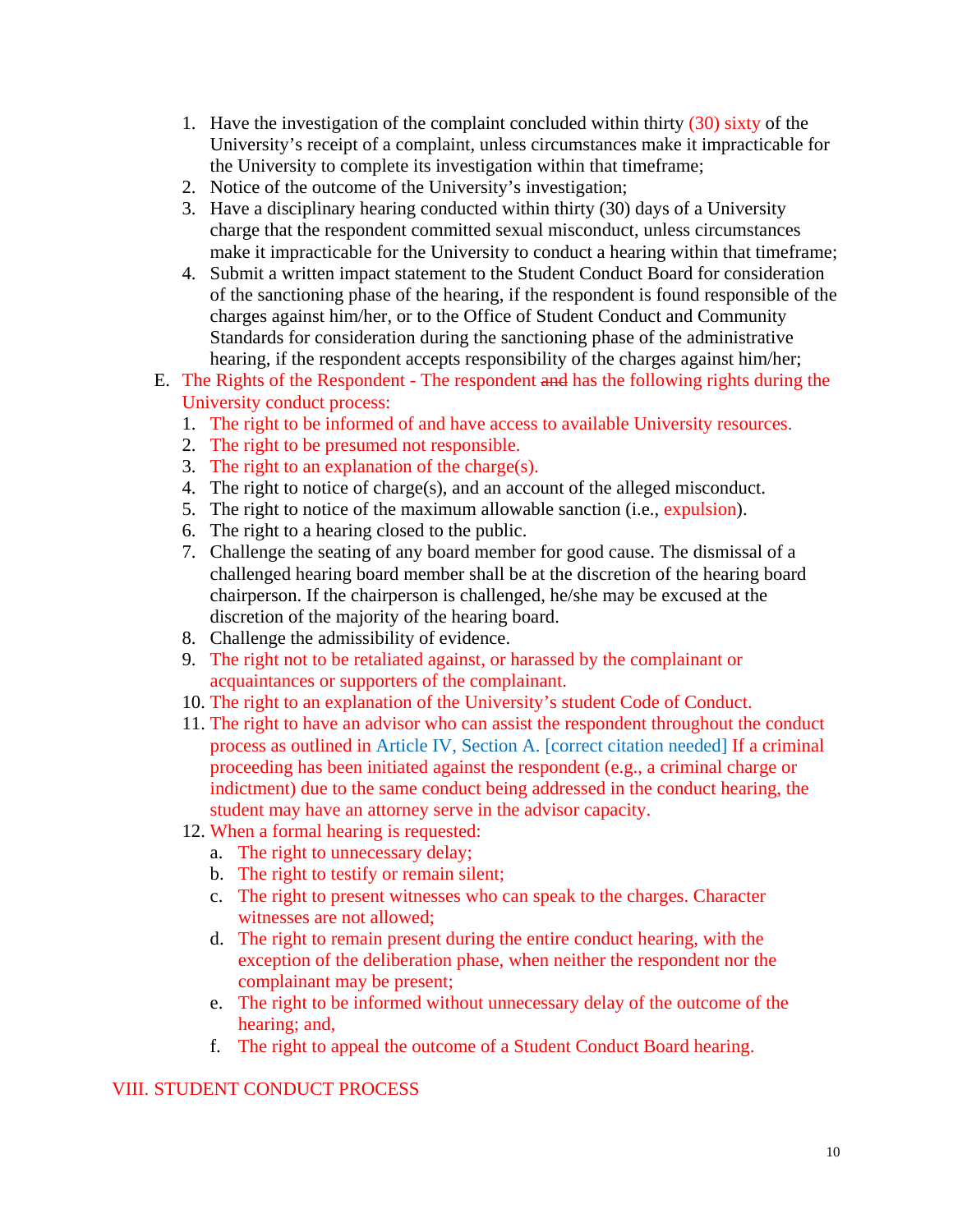- A. Filing a Complaint and Investigations of Misconduct
	- 1. Filing a Complaint Any person may file a complaint against any student for an allegation of misconduct. The complaint shall be prepared in writing by the complainant and directed to the Office of Student Conduct and Community Standards. When the complainant is the University, the Director of Student Conduct and Community Standards will not act as the complainant, but will appoint a person to serve as the complainant for the University. Normally, this person will be appointed from within the Division of Student Life. Any complaint should be submitted as soon as possible after the event takes place. (Is there a time limit?) In sexual misconduct cases, the complaint may be filed at any time while both students are attending the University (refer to the Policy on Sexual Misconduct and Relationship Violence and Stalking Policy at http://sexualassault.utk.edu.
	- 2. Standard of Responsibility

The University utilizes the "preponderance of the evidence" standard of responsibility in conduct investigations and proceedings. The conduct investigator and hearing authority will determine, based on information presented, whether it is more likely than not that a student is responsible for one or more violations of the Student Code of Conduct. The burden of meeting the standard of responsibility rests with the complainant.

3. Investigating a Complaint

Upon receiving a complaint, the Office of Student Conduct and Community Standards arranges for a preliminary investigation. The investigation will occur in a timely manner and generally will be concluded within 30 days upon submission of the complaint. The investigation will determine what if any standard of conduct has been violated. If it has been determined that the alleged misconduct does not violate a Standard of Conduct there may be no further action taken. Additionally, a lack of sufficient information may also result in no action being taken. If a preliminary investigation determines a Standard of Conduct has been violated then the conduct process will proceed and the Conduct Officer will determine the appropriate alleged violation(s) of the Standards of Conduct.

- B. Informal and Formal Resolution of Complaint
	- 1. Respondent Notification

The Conduct Officer will notify the respondent via official University email regarding the complaint. The notification will include the alleged misconduct and a request to schedule an Educational Conference within three (3) days of the receipt of the communication. It is the respondent's responsibility to arrange the requested meeting within the parameters stated within the notification.

2. Educational Conference (Informal Resolution)

The Educational Conference, after consulting with the complainant, provides an opportunity for the respondent to share his or her insight and provide information into the alleged misconduct and to resolve the issue informally. If the respondent would like to use the informal process and indicates the violation(s) occurred he/she must:

- 1. Accept responsibility for the alleged Standards of Conduct violated.
- 2. Agree with the proposed sanction(s) resulting from the violation(s).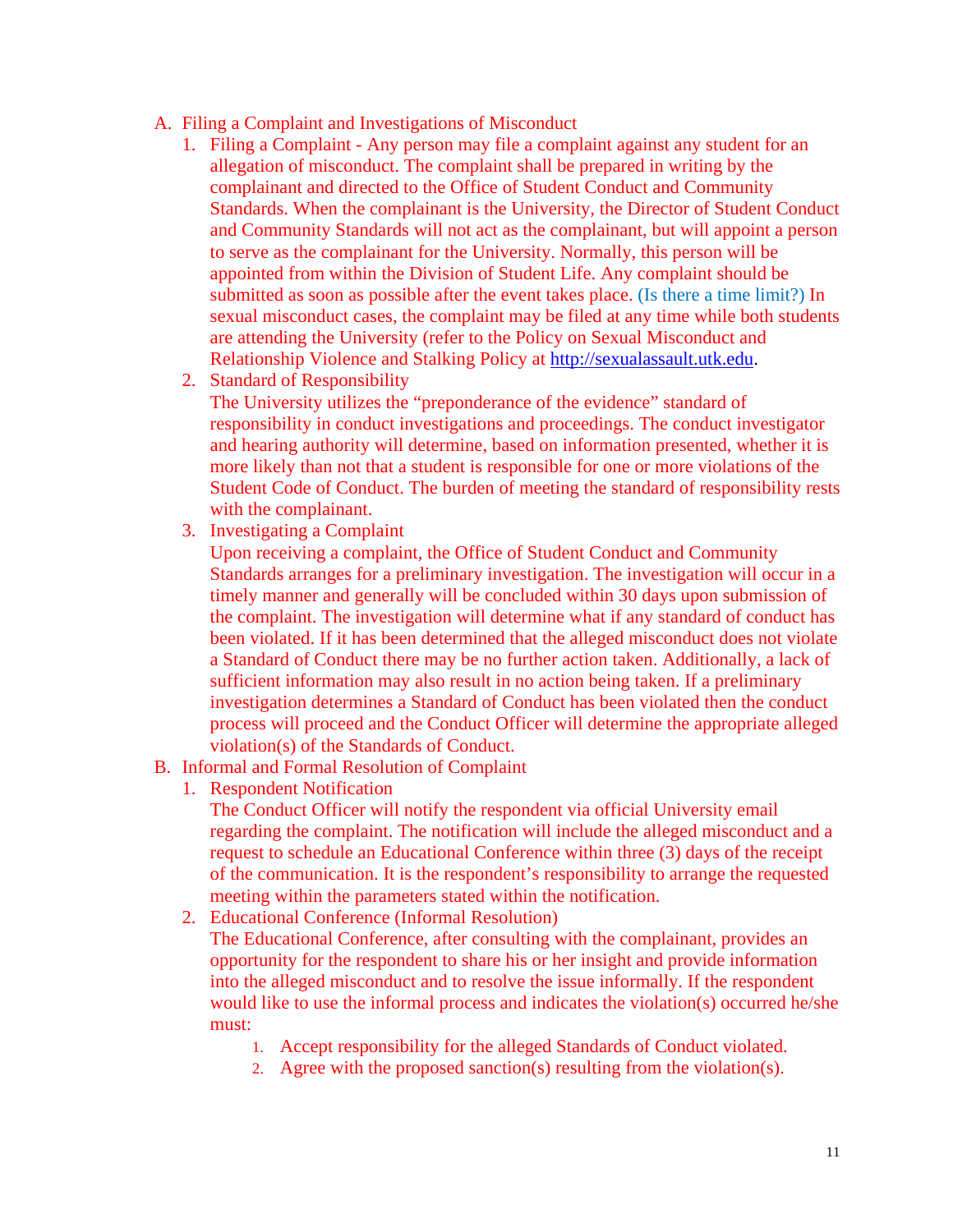3. Agree to write a written response to the charges within --- days of the Educational Conference; the written response and a copy of the charges will be shared with the complainant.

If the respondent does not agree with all three conditions the matter will be referred to the formal process and the Conduct Officer will explain the formal resolution process to the respondent.

3. Formal Resolution Process

Three types of formal hearings are provided utilized considered when charges and sanctions cannot be agreed upon during an Educational Conference:

a. Administrative Hearing

An Administrative Hearing is used to resolve alleged violations of a less serious nature when the likely sanction does not rise to the level of suspension or expulsion. The Director of Student Conduct and Community Standards will assign a Conduct Officer who was not involved in the Educational Conference to serve as the Administrative Hearing Officer. Decisions rendered in an Administrative Hearing are final and not subject to appeal. [for discussion]

b. Student Conduct Board Hearing

 A Student Conduct Board (SCB) Hearing is used to resolve alleged violations of a serious matter that may result in the sanction of suspension or expulsion for the respondent. Decisions rendered in a Student Conduct Board Hearing are subject to appeal as outlined in Article III, Section F. [to be cited correctly].

c. Uniform Administrative Procedures Act Hearing The university, with the assistance and advice of students, employees and other members of the university community, has developed procedures for handling a variety of situations involving student rights and privileges. Examples of these procedures, including opportunities for a hearing, are included in this student handbook. The university believes that these procedures well serve the interests of students in obtaining full and fair hearings with minimum expense, complexity, and inconvenience. An alternative to these procedures, however, is the Uniform Administrative Procedures Act (Public Acts, 1974, Ch. 725 Tennessee Code Annotated §4-5-101 et seq.). This act provides that any party whose legal rights, duties or privileges are required by any statute or constitutional provision to be determined after an opportunity for a hearing, shall be afforded an opportunity for such a hearing in accordance with the provisions of Tenn. Code Ann. §4-5- 301 et seq. Whenever a student requests a hearing to which he/she is legally entitled by virtue of the Uniform Administrative Procedures Act, that hearing will be conducted in accordance with the provisions of the "contested cases" section of the Uniform Administrative Procedures Act (Tenn. Code Ann. §4-5- 301 et seq.), unless the student executes a waiver of his/her right to proceed under the Act and elects to follow the procedures set forth in the Student Code of Conduct. If a student elects to invoke the hearing procedures of the Act, no right exists to pursue the university's procedures within the Student Code of Conduct, including all appeals, herein stated, or to appeal through the Chancellor and to the President, since the Act provides a method of review of agency action. The Appropriate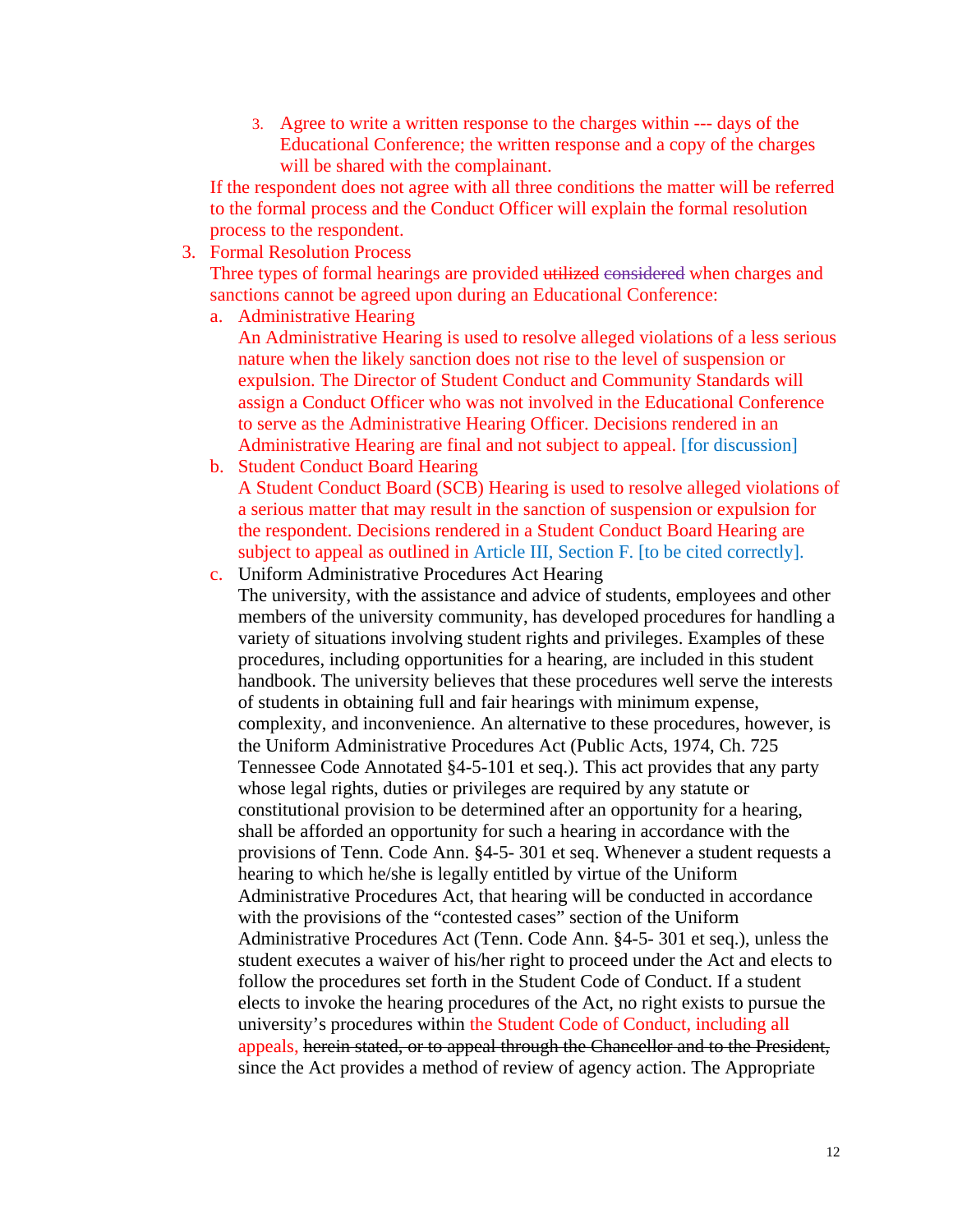waiver forms are available to students desiring to proceed under the university's procedures within the Office of Student Conduct and Community Standards.

- 1. Formal Hearing Guidelines
	- a. The Vice Chancellor for Student Life may exercise discretion as to the type of formal hearing that will be utilized given concerns of circumstance, timeliness or complainant.
	- b. Any board member who cannot hear the evidence fairly and objectively for any reason shall recuse himself/herself from the case.
	- c. If the respondent's attorney is present, the respondent's attorney shall not question any individual, introduce evidence, raise objections, present arguments, or otherwise participate in the hearing. The failure of a respondent's attorney to attend the hearing shall not be grounds for delaying the hearing or challenging the validity of the hearing.
	- d. In cases involving more than one respondent, hearings concerning each student may be conducted separately at the discretion of the Director of Student Conduct and Community Standards.
	- e. A verbatim record, such as a tape or digital recording, shall be made of any Administrative or Student Conduct Board hearing by the University. The complainant and respondent may take notes, which shall be their own property.
	- f. No student shall be found responsible for a violation of the Student Code of Conduct solely because he or she fails to appear at the Educational Conference or formal hearing. However, the process may proceed without the presence of the respondent or the complainant.
	- g. Hearings shall be conducted in private. No one is permitted to attend the hearing unless specified in this policy. The Director of Student Conduct and Community Standards may permit a staff member in training to observe a formal hearing. If an observer is present, he or she will be held to the same standard of confidentiality as members of the Conduct Body. Any questions of attendance shall be resolved by the hearing authority.
	- h. No board member shall discuss cases prior to or after the hearing. The information received by members of the board during a case is considered strictly confidential. Violations of this confidence by any board member could result in disciplinary action.
	- i. The complainant and the respondent have the right to be assisted by an advisor (as described in Article IV. Section A) [to be cited correctly].
	- j. Relevant records, exhibits, written statements and telephone testimony may be accepted as information for consideration at the discretion of the hearing authority.
	- k. All procedural questions are subject to the final decision of the hearing authority.
	- l. At least three (3) days prior to the hearing, the complainant and the respondent must provide the following to the Director of Student Conduct:
		- i. The names of their advisors and witnesses;
		- ii. Summaries of the testimony that each of their witnesses will give at the hearing. These summaries should briefly review the verbal testimony that will be provided by the witness and may be written by the complainant,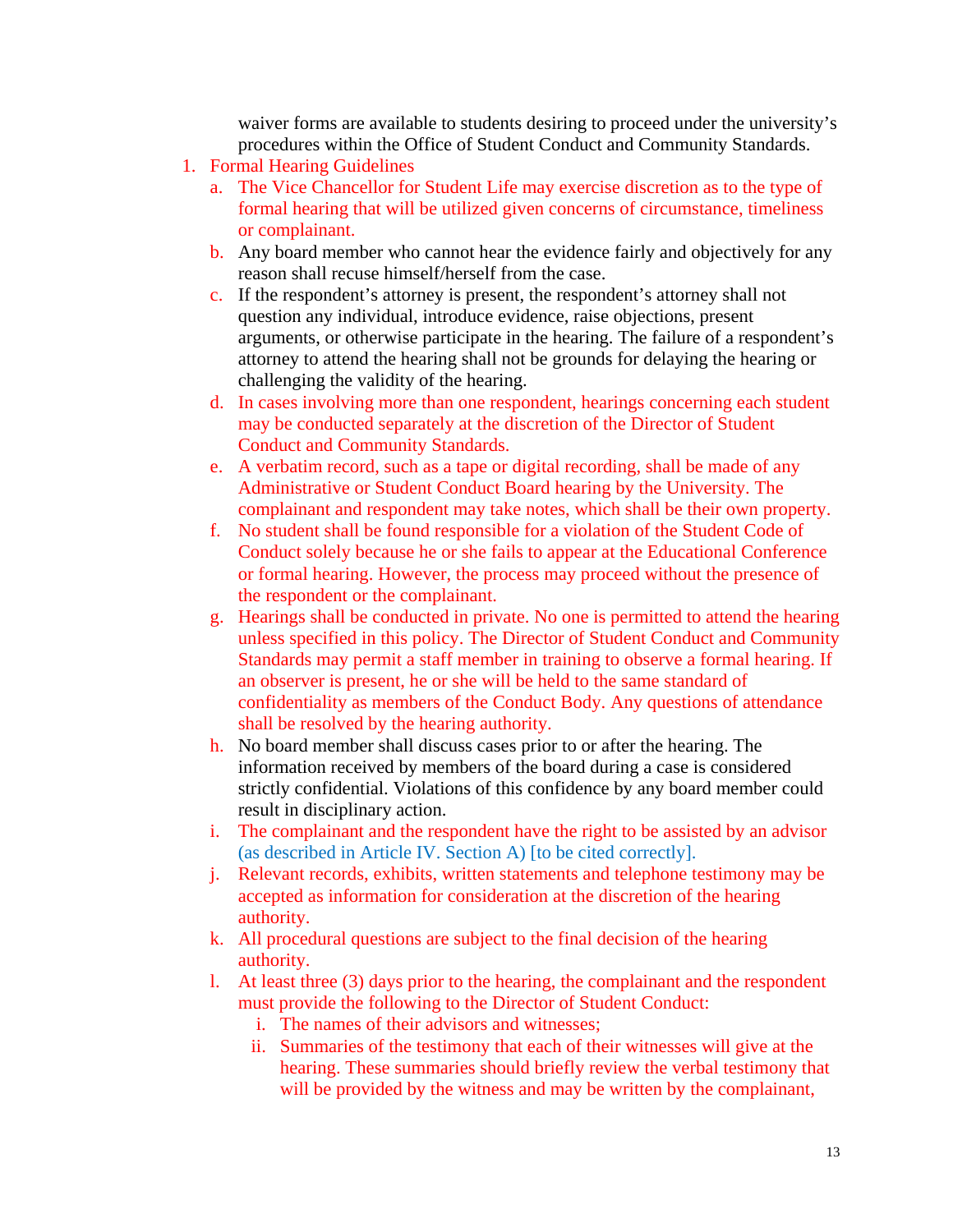the respondent or the witnesses. Statements made in writing to the University of Tennessee Police Department or Student Conduct Investigator during the investigation of the incident are acceptable;

- iii. Copies of other relevant materials such as photographs, phone records, costs of damaged or stolen property, medical bills and diagrams.
- iv. If a witness refuses to participate in the hearing, the Director of Student Conduct and Community Standards should be informed of the situation immediately. Character witnesses or character witness statements are not permitted.
- v. When the Student Conduct Investigator participates in the hearing, he or she must provide to the Director of Student Conduct and Community Standards all relevant materials at least three (3) days prior to the hearing. Additionally, if the Student Conduct Investigator plans to have witnesses provide testimony at the hearing, summaries of witness testimony must be submitted with the other relevant materials.
- b. Copies of materials that are submitted by the complainant, and the respondent as well as other relevant materials will be made available for review at the discretion of the Director of Student Conduct and Community Standards. The respondent, their respective advisors, and the hearing authority will be permitted to review copies of the materials in the Office of Student Conduct and Community Standards (or at a location specified by the Director of Student Conduct and Community Standards) no more than two (2) days prior to the hearing. Those involved with the hearing will be notified by the Office of Student Conduct and Community Standards when materials are available for review. It is the responsibility of those involved with the hearing to contact the Office of Student Conduct and Community Standards to arrange a time to review the materials prior to the hearing if such review is desired.
- c. Copies of materials will be provided to the complainant, the respondent, and the Student Conduct Board members and/or Administrative Hearing Officer immediately prior to the start of hearing and will be collected immediately following the hearing. If a complainant, respondent, or Student Conduct Investigator submits additional documents or materials that were not provided to the Director of Student Conduct and Community Standards at least three (3) days prior to the hearing, the SCB Chairperson or Administrative Hearing Officer will determine whether to accept such documents or materials before the hearing begins. Timeframes noted in this section may be reasonably adjusted by the Director of Student Conduct and Community Standards when unforeseen circumstances arise.
- d. The Office of Student Conduct and Community Standards protects personal information of those involved in the conduct process to the extent necessary and possible. Accordingly, personal information that is not relevant to the fair resolution of a matter may be omitted from the documents available for review, at the discretion of the Director of Student Conduct and Community Standards and/or Vice Chancellor for Student Life.
- e. In cases involving an allegation of sexual assault or misconduct, the hearing procedures shall be modified to afford the complainant all of the rights described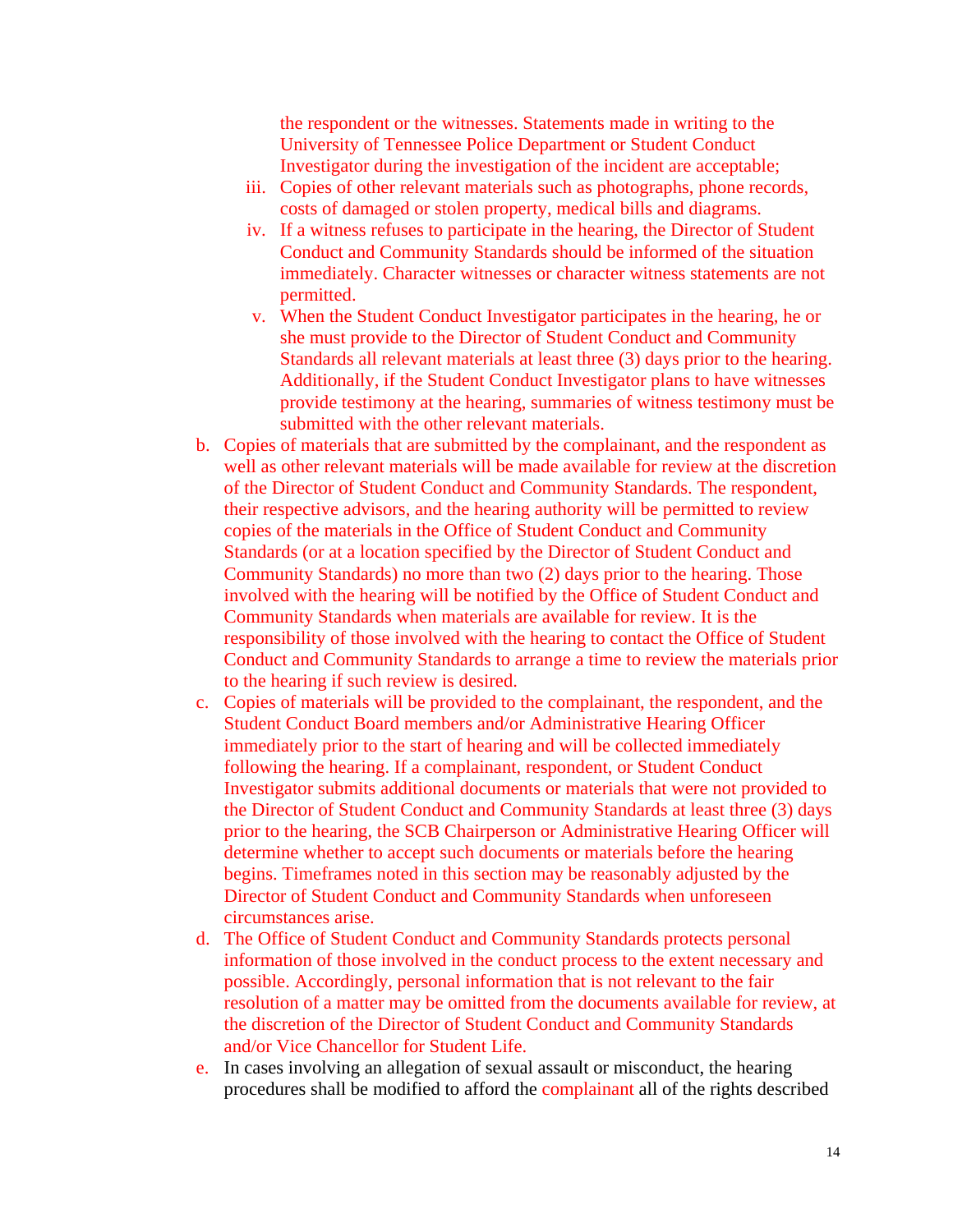in the University's Policy on Sexual Misconduct… which can be found at http://sexualassault.utk.edu. The board may consider evidence presented by the complainant as part of the University's proof.

- 2. Formal Hearing Format
	- a. Opening

The hearing authority reads the charge(s). The respondent admits or denies responsibility for violating the charge(s).

b. Questions

Throughout the hearing, both parties may submit to the hearing authority one or more questions to be asked of a witness(es) or of the other party, the complainant or the respondent. Advisors are permitted to suggest questions to their advisees. It is the discretion of the hearing authority whether to ask the question(s).

- c. Presentation of Information
	- i. Complainant may present information, including witnesses.
	- ii. Respondent may comment upon the information presented by the complainant and present information, including witnesses.
	- iii. Complainant may comment upon the information presented by the respondent.
	- iv. The hearing authority has final discretion as to the presentation of information related to the matter at issue.
- d. Summary Statements

At the close of the presentation of information, the complainant and the respondent have the opportunity to make summary statements.

e. Board Deliberations

All persons except the board members shall be excused from the hearing room. The decision shall be based solely upon the evidence presented.

f. Determining Responsibility:

At the conclusion of the hearing, the hearing authority shall determine, by majority vote in the case of the SCB, whether it is more likely than not that the accused student is responsible for each of the Student Code of Conduct charges that were at issue. The hearing authority shall immediately announce their decision.

g. Determining Sanctions:

If the hearing authority finds the respondent responsible for one or more violations of the Student Code of Conduct, a summary of the respondent's disciplinary history is shared with the hearing authority. The hearing authority receives such a summary only if a finding of responsibility is rendered.

- h. Responsibility and Sanction Decisions The decision of the SCB/Administrative Hearing Officer regarding responsibility and/or sanction shall be effective immediately upon the determination.
- i. Communicating a Formal Hearing Outcome: The hearing authority shall communicate in writing to the Director of Student Conduct and Community Standards the findings and the rationale for the decision concerning responsibility, including the information that influenced the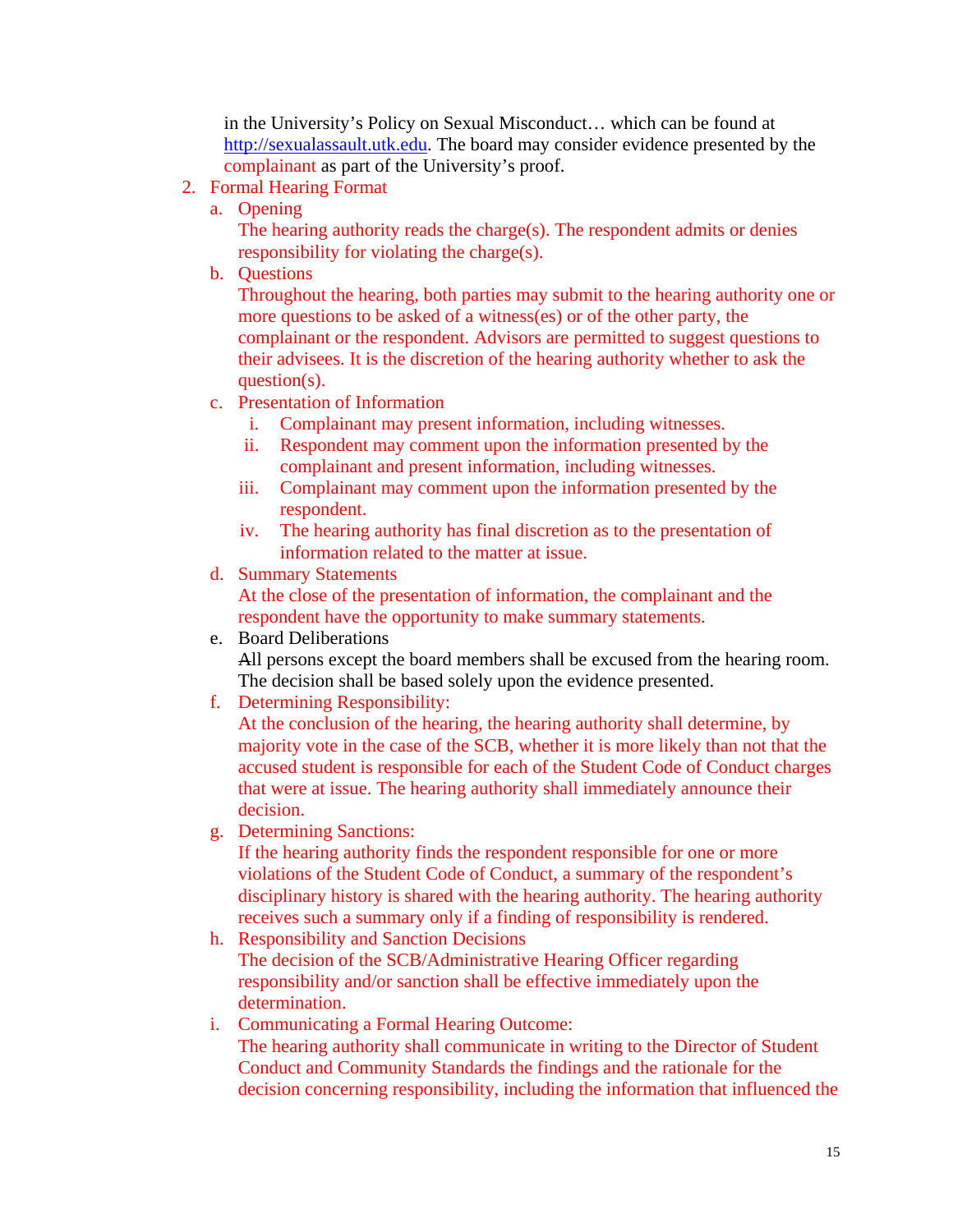decision. The decision of the hearing authority shall be communicated to both the complainant and the accused student by the Director of Student Conduct and Community Standards in a timely manner.

- C. Appeal of SCB Hearing Decision
	- 1. A formal hearing decision reached by the SCB may be appealed on the basis of the grounds listed below. Appeals can be initiated by the respondent or complainant. Written appeals must be received by the Director of Student Conduct and Community Standards within five (5) days of the decision and must explain the grounds for an appeal. If an appeal is requested, a written copy of the appeal will be presented to the other involved parties by the Director of Student Conduct and Community Standards.
	- 2. An appeal must be based on one or more of the following grounds:
		- a. Appropriateness of the Sanction. In cases appealing the appropriateness of the sanction, the Appellate Board shall uphold the sanction unless the sanction is shown to be clearly unreasonable (i.e., that which has been clearly and fully proven to have no sound basis or justification in reason).
		- b. A substantial procedural error occurred prior to or during the hearing that unreasonably impaired the SCB's ability to render a fair decision.
		- c. New evidence or facts sufficient to alter the SCB's decision and not known to the person submitting the appeal at the time of the original hearing. The new evidence or facts could not have been introduced at the SCB hearing because they were not known at that time.
	- 3. All appeals will go to the Appellate Board for consideration. The Appellate Board shall evaluate the appeal to ensure that it is based on proper grounds. If the Appellate Board determines the appeal has merit, the Appellate Board will examine the findings and rationale of the SCB's decision and may examine documents available to the SCB. The Appellate Board will either affirm the decision of the SCB or remand the case back to a SCB. If an appeal is based on procedural error, the Appellate Board may send the case to either the original board (a quorum is necessary) or a new board. If an appeal is upheld because the Appellate Board determines(ed) there is new evidence, the Appellate Board shall remand the case back to the original board (if the original board or a quorum of the original board is available) to hear only the new evidence. If the original board is unavailable to hear the case, a new board shall be used. If the Appellate Board remands the case to a new SCB, the procedures outlined under Article III., Sections D & E [to be cited appropriately] apply. The decision and the rationale for the decision of the Appellate Board must be provided in writing to the Director of Student Conduct and Community Standards, the SCB members that heard the case, when appropriate, the complainant and respondent. The decision of the Appellate Board is then final. [to be discussed and decided given University by-laws. The decision of any board or administrative officer of the University of Tennessee at Knoxville is subject to review by the Chancellor and the President pursuant to the University of Tennessee Bylaws, Article V, Section 7.] All appeals (except those to the Student Life Council, which may elect to hear the case de novo) must be taken upon the record made before the original board. Nothing contained in the foregoing shall be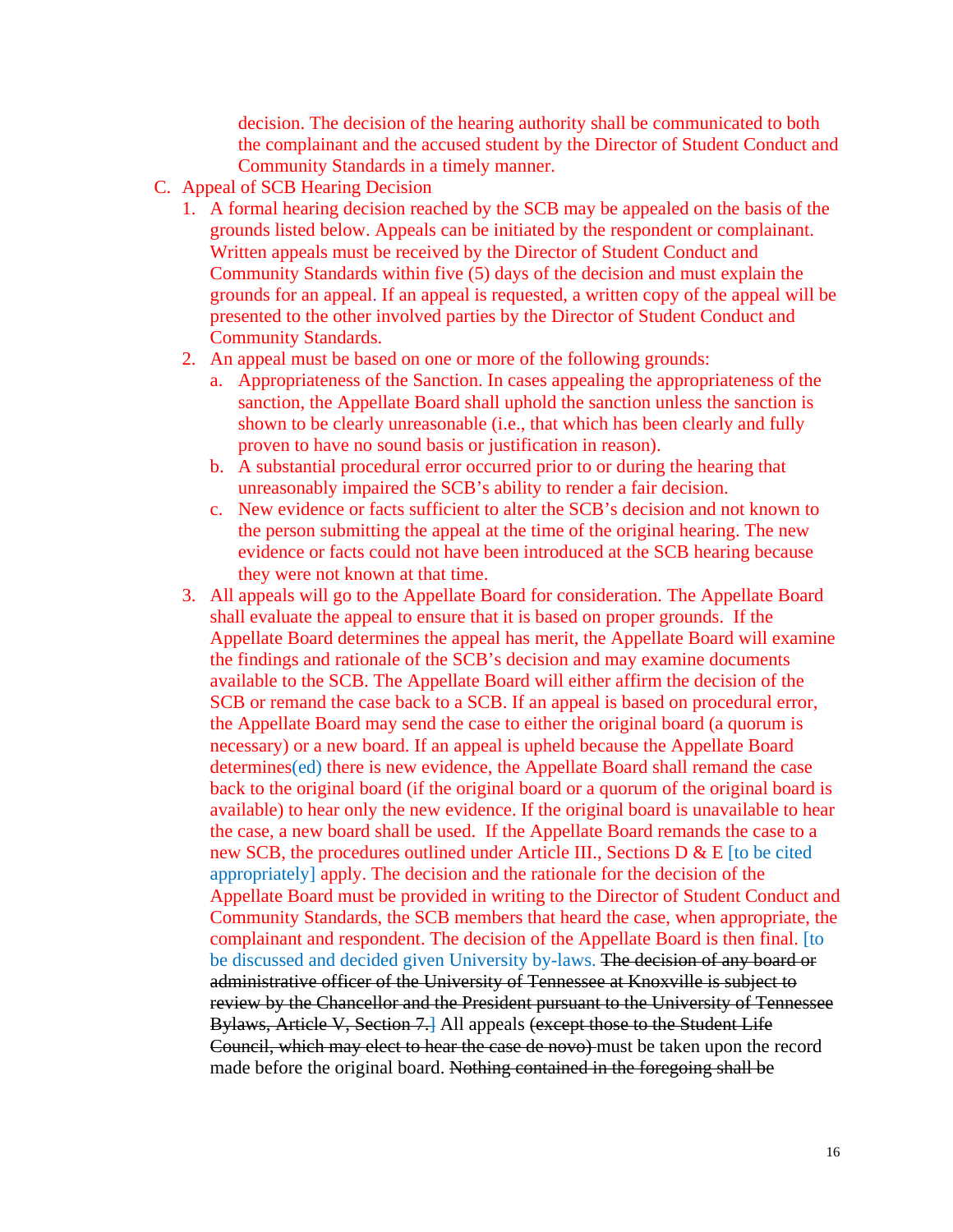construed as limiting the right of the Vice Chancellor for Student Life to request the Student Life Council to review the decision of any judicial board.

#### **D. Resolution of Academic Misconduct**

#### **1. Academic Department Resolution Process**

- a. When an act of alleged academic dishonesty is discovered by, or brought to the attention of an instructor, the instructor shall inform the student orally or in writing about the alleged academic dishonesty, describe the evidence supporting the allegation, and give the student an informal opportunity to respond to the allegation(s) and evidence. The instructor may proceed with imposing an academic penalty for academic dishonesty if the student has not responded to the instructor's notice to the student concerning the alleged academic dishonesty.
- b. After giving the student notice and an informal opportunity to respond, if the instructor concludes that the student engaged in academic dishonesty, then the instructor may take any or all of the following actions: Impose an academic penalty of a failing or reduced grade in an academic exercise, assignment, examination, and/or course; loss of credit for the work involved; an assignment to repeat the work, to be graded on its merits; or an oral or written reprimand.
	- i. If the instructor decides to impose an academic penalty, then the instructor shall notify the student of the charges, evidence, findings, penalties imposed, and the procedures to appeal the findings and/ or penalties. The notice should be countersigned by the department head.
	- ii. Copies of the notice to the student shall be submitted to the Office of Student Conduct and Community Standards, the administrative head of the instructor's academic unit, and, where different, the head of the academic unit in which the student is enrolled.
	- iii. After receiving notice from the instructor, the Office of Student Conduct and Community Standards shall provide the student with notice and information relating to an appeal of the instructor's findings of academic dishonesty and/or academic penalties.
- c. Submit a formal written complaint to the Office of Student Conduct and Community Standards alleging a violation of Standard of Conduct #1, and recommending one or more of the disciplinary sanctions detailed herein. The instructor is not required to notify a student that a complaint has been made to the Office of Student Conduct and Community Standards.
- 2. Office of Student Conduct Resolution Process
	- a. The Office of Student Conduct and Community Standards is responsible for determining whether to charge a student with violating Standard of Conduct # 1. The decision of the Office of Student Conduct and Community Standards not to charge a student with violating Standard of Conduct # 1 may not be used by the student to support an appeal of an academic penalty imposed by the instructor. The Office of Student Conduct and Community Standards may charge a student with violating Standard of Conduct #1 regardless of the response of the instructor to the alleged academic dishonesty.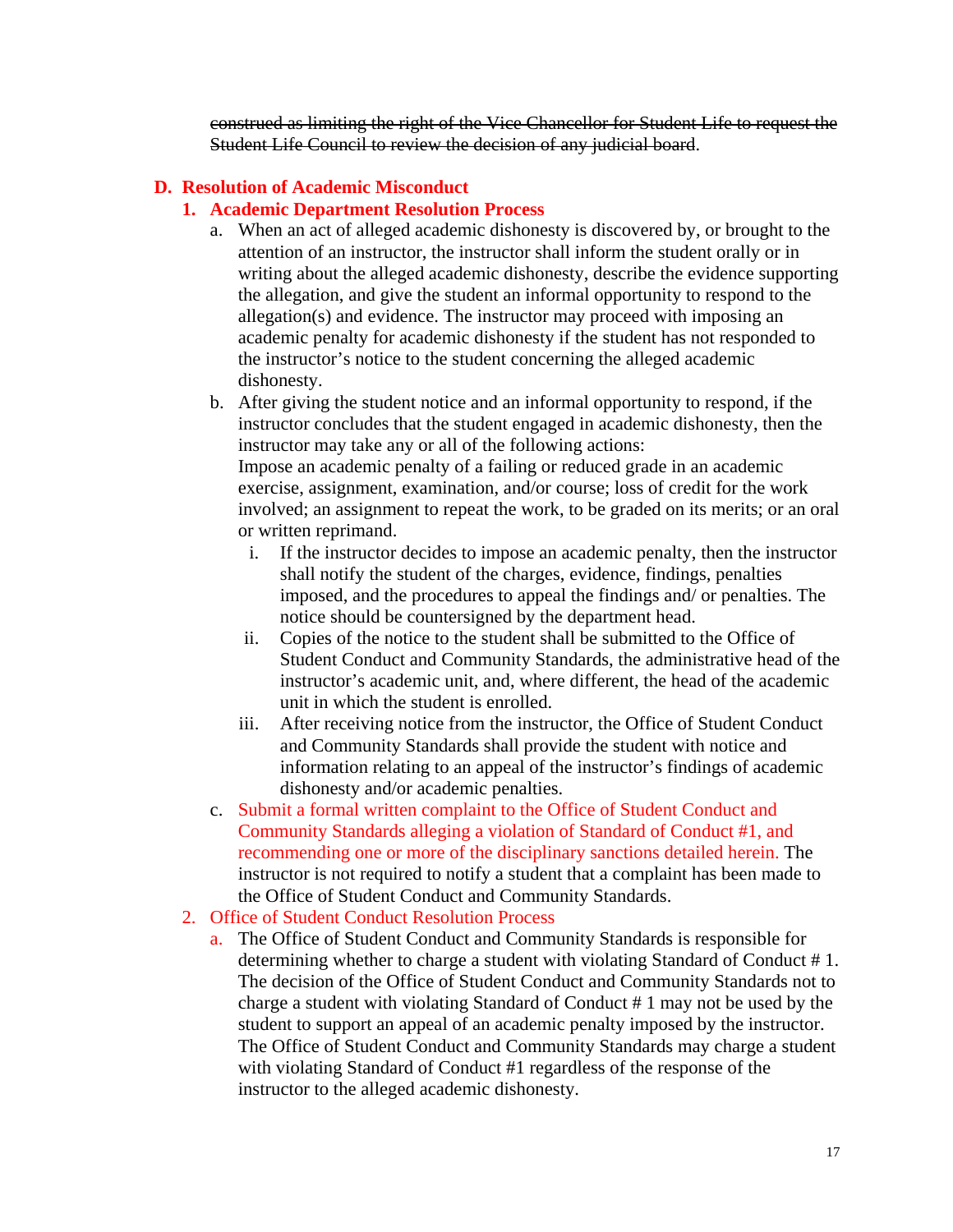b. If a student denies a charge of academic dishonesty made by an instructor and/or the Office of Student Conduct and Community Standards, and/or if the student does not accept the sanctions imposed by the instructor and/or the sanctions recommended by the Office of Student Conduct and Community Standards, then the student may request that the matter be heard by one of the formal hearing options listed in Section  $Z$  [to be cited appropriately] within five (5) business days. If the student does not file a timely response of the charges, then the determination of academic dishonesty and the recommended academic and/or disciplinary sanction become final.

#### 3. College of Law Resolution Process

The University of Tennessee College of Law has adopted and promulgated its own Code of Academic Conduct, contained in the Rules of the University of Tennessee, which governs academic dishonesty by students enrolled in the College of Law and supersedes this process in the event of a conflict between this section and the relevant section contained in the Rules of the University of Tennessee.

## **IX. SANCTIONS**

Students who accept responsibility or found responsible for violating the Student Code of Conduct are generally assigned an administrative sanction. Additionally, they may be assigned one or more developmental sanctions. Sanctions are designed to 1) educate, 2) foster development, 3) encourage thoughtful decision making, and 4) protect the University community. In determining appropriate sanctions, the University considers the nature of the violation including the impact on the community and its members, the institutional sanctioning guidelines [to be developed], the student's prior disciplinary history, and the individual student's needs. This method of determining appropriate sanctions balances consistency with the developmental needs of the involved student.

Intoxication or impairment because of alcohol, drugs, chemicals, or other substances does not diminish or excuse a violation of the Student Code of Conduct.

Failure to comply with assigned sanctions is a violation of the Student Code of Conduct and will be resolved accordingly.

- A. Administrative Sanctions
	- 1. Disciplinary Warning Students may receive a Disciplinary Warning for minor violations of University Housing policies. A warning indicates that the offending behavior must cease and further misconduct will likely result in the imposition of more serious sanctions. This sanction does not create a disciplinary record for the purposes of reporting.
	- 2. Disciplinary Censure Students may receive a written Disciplinary Censure, which is a formal reprimand for minor violations of the Student Code of Conduct. Further misconduct will result in the imposition of more serious sanctions. This sanction does not create a disciplinary record for the purposes of reporting.
	- 3. Disciplinary Probation Students may be placed on Disciplinary Probation for a stated period of time for moderate misconduct or in the case of repeated minor misconduct. Subsequent violations of the Student Code of Conduct during the period of probation may result in suspension or expulsion from the University.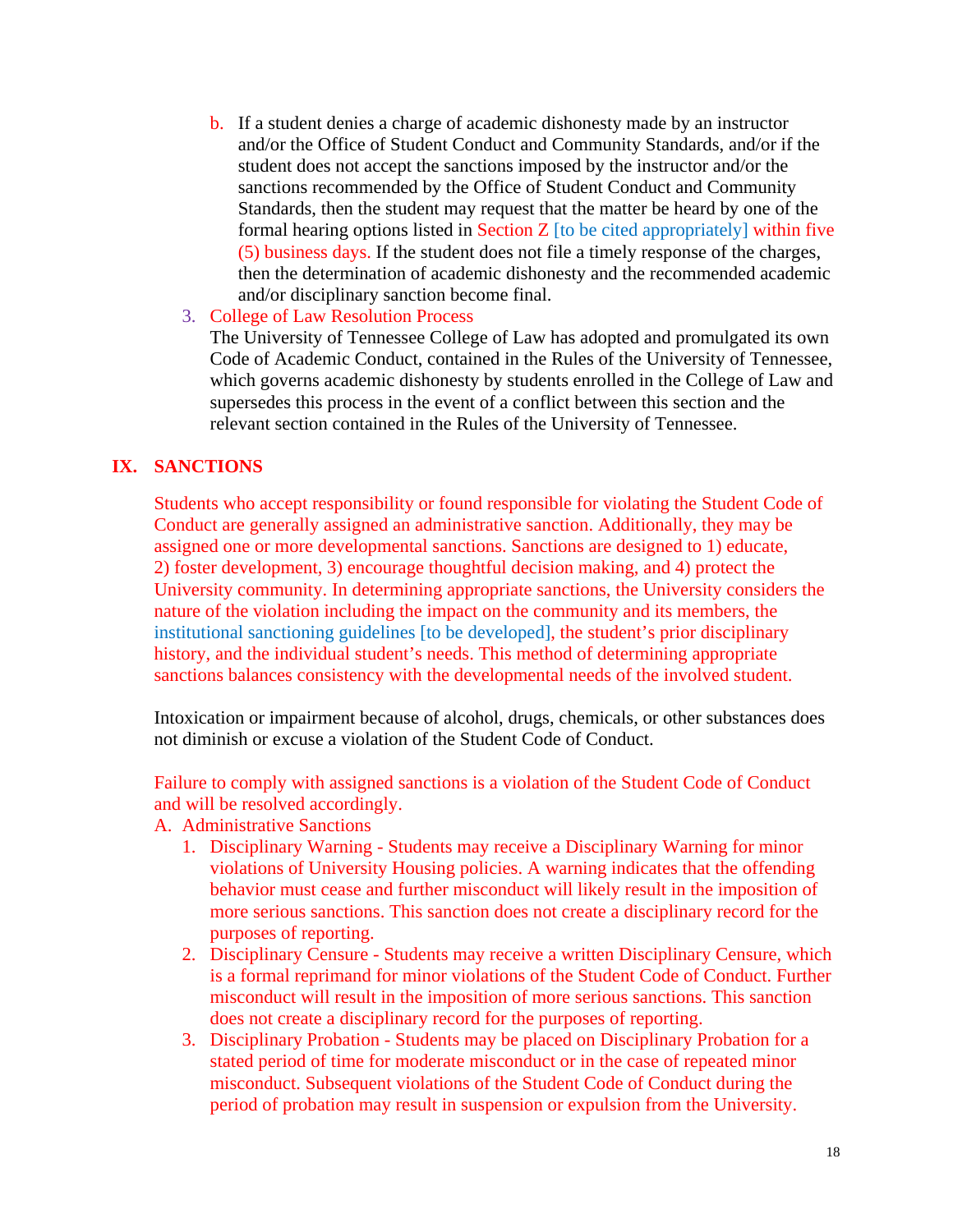- 4. Deferred Suspension Students may be placed on Deferred Suspension for a stated period of time for serious misconduct or in the case of repeated misconduct. A student who is on Deferred Suspension is not in good disciplinary standing with the University, and his or her tenure at the University is precarious. During the period of Deferred Suspension, the student must abide by all terms and conditions of University policies regarding student behavior and comply with any sanctions issued as a direct result of the student's misconduct. Students who are placed on Deferred Suspension are generally issued developmental sanctions that may include restrictions or requirements such as counseling, the denial of the opportunity to participate in intercollegiate athletics or club sports, the denial of the opportunity to perform in the name of the University, the denial of the privilege of serving as an officer of a student organization or the denial of the privilege to reside in University housing. Any additional misconduct or non-compliance with sanctions on the student's part during the time of the Deferred Suspension will constitute an additional violation of the Student Code of Conduct. If found responsible for an additional violation(s), the student will be immediately suspended from the University.
- 5. Suspension Suspension is imposed for serious misconduct or for a violation of Deferred Suspension when it is believed that the student should be temporarily removed from the University community. A student who is suspended from the University is not in good disciplinary standing with the University for the time that he or she is suspended. Suspension may entail the imposition of conditions that the student must meet in order to resume studies at the University. Suspension also may include conditions that will be in place once the student resumes University studies. While suspended, the student loses all University rights and privileges, may not represent the University in any manner and may not visit the campus without prior approval of the Vice Chancellor for Student Life. Suspension may be for the remainder of a semester or for no more than four semesters.

The student must meet with the Assistant Vice Chancellor for Student Life periodically throughout the term of suspension to ensure the student is making satisfactory progress regarding the developmental sanctions issued. The Assistant Vice Chancellor for Student Life will determine whether the student may resume studies after determining if all conditions of the suspension have been met. If all conditions have been satisfied, the Assistant Vice Chancellor for Student Life will make a recommendation to the Vice Chancellor for Student Life for consideration and approval. Any misconduct on the student's part during the period of suspension will be reviewed by the Office of Student Conduct and Community Standards and the Assistant Vice Chancellor for Student Life before the student is allowed to resume studies. The Office of Student Conduct and Community Standards will strongly consider expulsion as a sanction for misconduct that occurs during a period of suspension. Suspension is permanently recorded in the Office of Student Conduct and Community Standards.

6. Post-Suspension Probation - Students who are permitted to return to the University following a period of Suspension will automatically be placed on Post-Suspension Probation by the Office of Student Conduct and Community Standards for a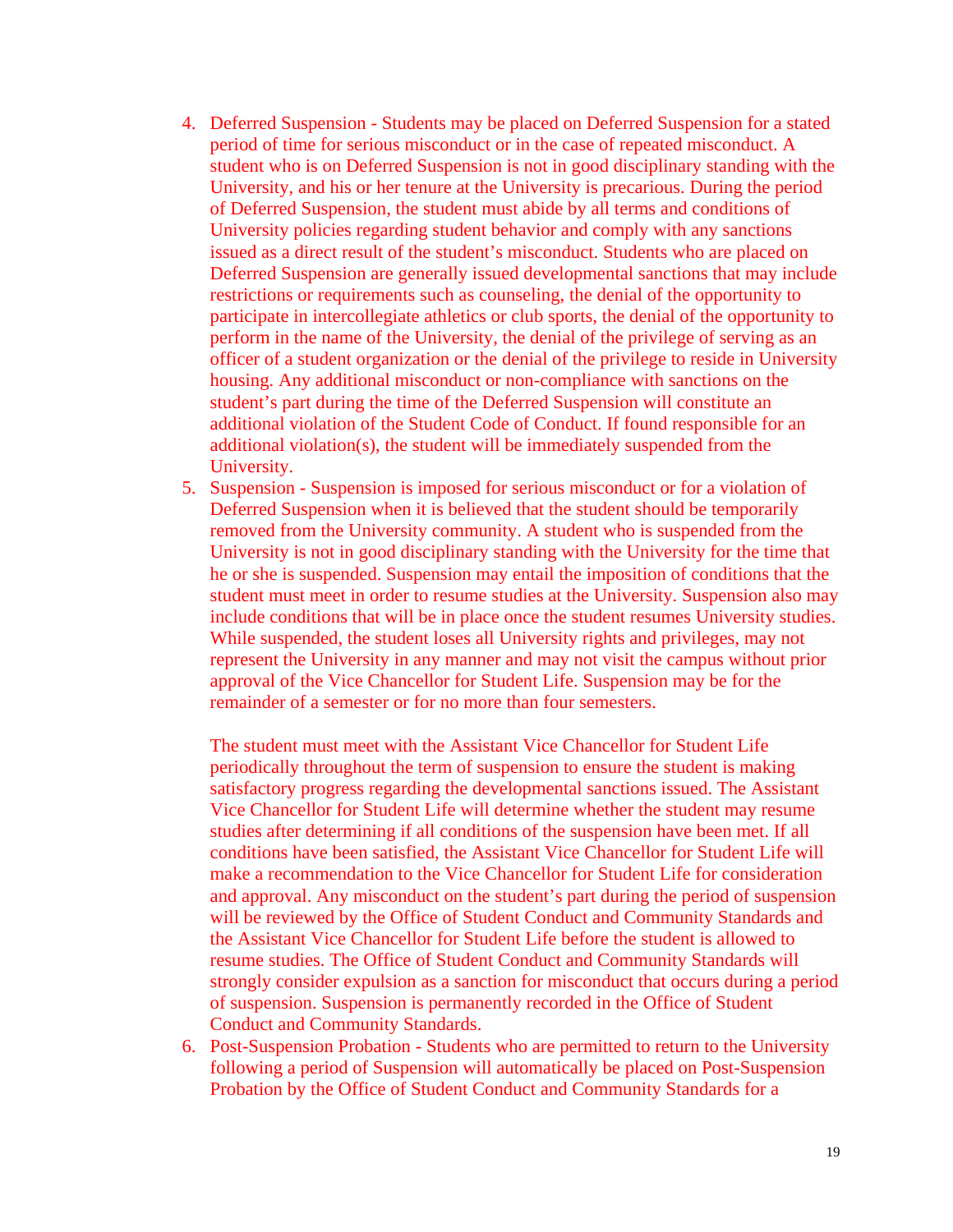designated period of time. This probationary period, which is exclusively utilized for students who are returning to the University following a period of suspension, is designed to ensure a smooth transition back to the University community. A student on Post-Suspension Probation must abide by University policy and all terms and conditions placed on his or her return. Any misconduct or non-compliance during Post-Suspension Probation will be resolved by the Office of Student Conduct and Community Standards. If a student is found responsible for any violation(s) of the Student Code of Conduct, the University will strongly consider an additional sanction of suspension or expulsion for the misconduct.

- 7. Expulsion Expulsion means that a student is permanently barred from matriculating as a student at the University. This penalty is used when the violation of one (1) or more of the Standards of Conduct is deemed so serious as to warrant total and permanent disassociation from the University community without the possibility of re-enrollment; or when, by his/her repeated violation of the Standards of Conduct, a student exhibits blatant disregard for the health and safety of other members of the University community or the University's right to establish rules of conduct. An expelled student is not in good disciplinary standing with the University. Expulsion is permanently recorded in the Office of Student Conduct and Community Standards.
- 8. Withholding of Degree The University may withhold awarding a degree as a disciplinary sanction if the respondent is found responsible for violating the Student Conduct Code and is of senior class status. The degree may be withheld until the completion of the resolution process, including completion of all sanctions imposed. A student of senior class status who is subject to a pending disciplinary proceeding is not eligible to receive a degree or participate in his or her respective Commencement ceremony until the conduct process is completed. Depending on the nature of the charge(s), the student may be allowed to remain on campus to complete academic requirements for degree status at the discretion of the Vice Chancellor for Student Life. However, the student's degree will be conferred privately after the completion of the conduct process, including completion of all sanctions imposed.
- 9. Revocation of Degree Revocation of a degree means revoking a degree already awarded to a student by the University. If a disciplinary hearing board desires to revoke a degree, the board shall communicate the recommendation to the Vice Chancellor for Student Life, who shall either accept or reject the recommendation. Revocation of a degree shall be approved by the University of Tennessee Board of Trustees [do we need to consider approval by the chancellor rather than BOT?]
- 10. Social Probation. Social probation prohibits a student organization from sponsoring or participating in specified social activities. While on social probation, a student organization may not host social events (e.g., mixers, date parties, formals, and band parties) or participate in University-affiliated activities (e.g., Homecoming, All Sing, Carnicus, intramurals). Any exceptions to social probation must be approved, in advance, by the Vice Chancellor for Student Life.
- 11. Revocation of University Registration. In cases of serious or repeated misconduct, a student organization's University registration may be revoked.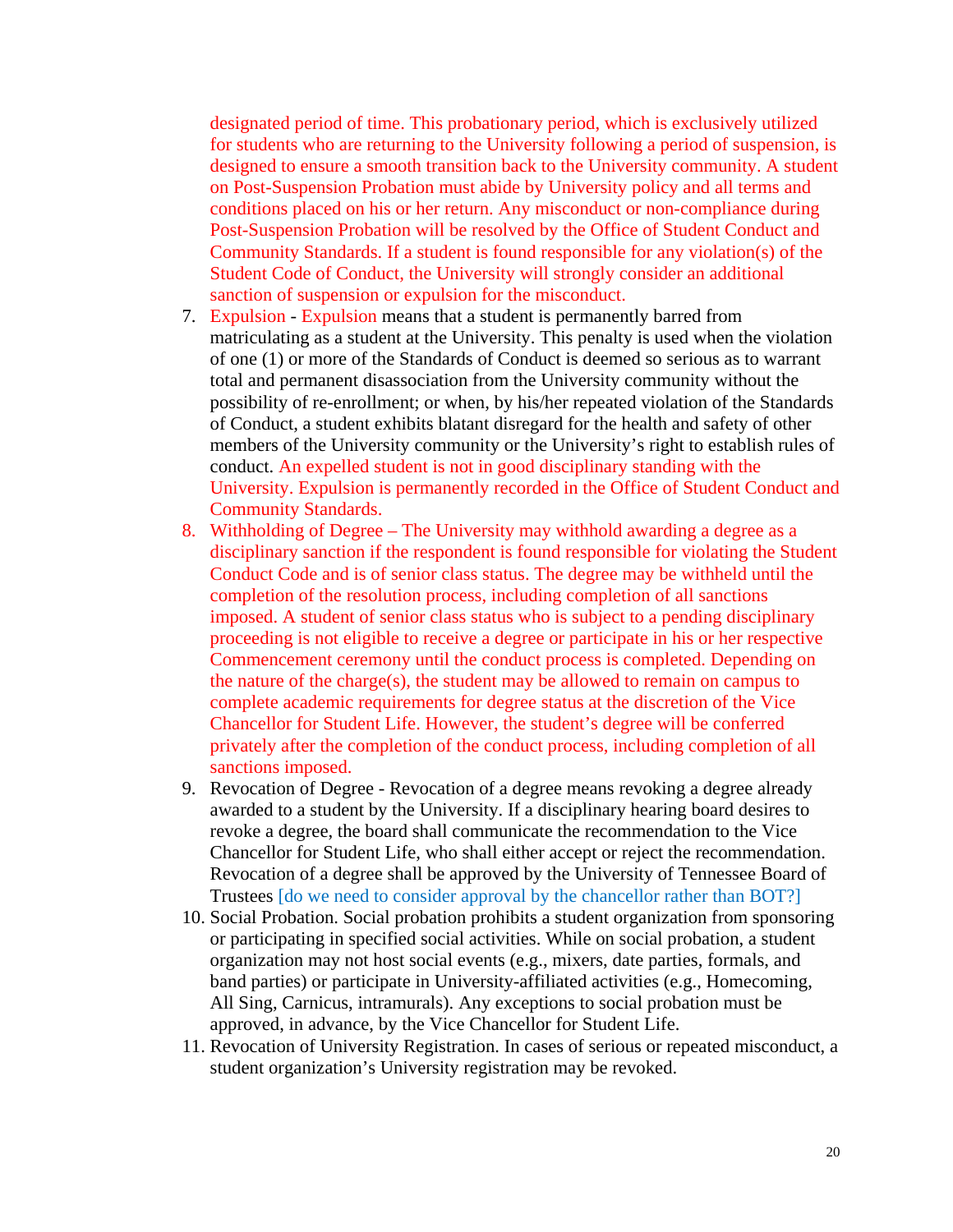- B. Developmental Sanctions In addition to an administrative sanction, one or more of the following developmental sanctions may be imposed in an effort to foster student learning and development. A failure to comply with the stated sanction is considered a violation of the Student Code of Conduct and will be resolved as such. At the discretion of the University, developmental sanctions may also be used as remedial measures.
	- 1. Educational Activities Students may be required to perform activities that are designed to be educational. Examples of such activities include, but are not limited to, offering a formal apology (in writing and/or in person), attending an educational class or workshop, giving or attending a presentation, preparing and submitting a research project or paper on a designated topic, or offering a written reflection responding to a given prompt.
	- 2. Payment of Restitution Restitution may be required for damages done or other payment for expenses incurred as a result of the student's actions. Restitution may be required to be made to the University, a specific department or a specific individual. Normally, all restitution will be paid within two weeks of the hearing resolution. Students who have been suspended will not be readmitted until restitution is made. No transcripts will be released from the University until restitution is made.
	- 3. Supervised Work/Service Students may be assigned work or service performed under supervision that is both beneficial to the University community and likely to assist the individual in understanding the effects of the offending behavior.
	- 4. Restriction A student's or privileges may be restricted. Such restrictions include, but are not limited to, denial of the right to represent the University in any way, denial of the use of or access to facilities, denial of parking privileges, denial of participation in extracurricular activities, denial of participation in intercollegiate athletics or club sports or denial of participation in University-sponsored events.
	- 5. University Housing Transfer or Removal Students may be directed to transfer to another room or housing unit, or may be removed from University housing.
	- 6. Loss of Recognition The University may withdraw recognition of a student organization, which includes denying it access to University resources for a specific period of time or permanently.
	- 7. Mandatory Counseling/Advising Students may be required to participate in counseling and/or advising sessions. Such sessions may include evaluative measures for substance abuse or emotional well-being.

A disciplinary hold may be placed on a student's account until the completion of the student disciplinary process and/or until the student satisfies the terms and conditions of any sanctions imposed. A student who, at the time of commencement, is subject to a continuing disciplinary penalty or an unresolved disciplinary charge shall not be awarded a degree before the conclusion of all penalties and/or resolution of all disciplinary charges.

**Interim Suspension -** Allegations of routine infractions of the Student Code of Conduct will be addressed through the University's student conduct process. When the Vice Chancellor for Student Life has reasonable cause to believe that a student's or student organization's continued presence on University-controlled property or at Universityaffiliated activities poses a significant risk of substantial harm to the health or safety of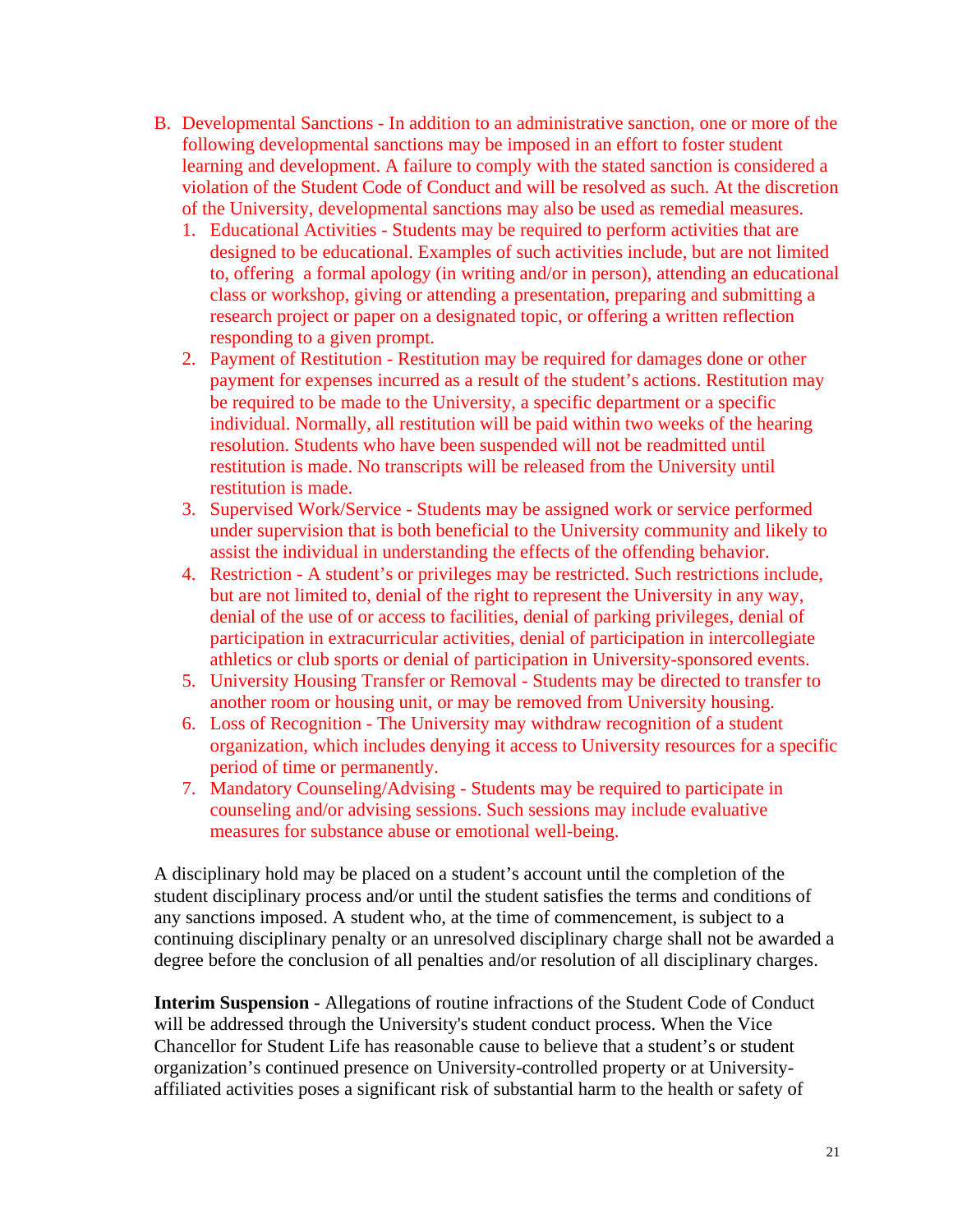others or to property or poses an ongoing threat to the disruption of, or interference with, the normal operations of the University, the Vice Chancellor for Student Life may impose an interim suspension prior to the conclusion of a full hearing on the alleged misconduct.

- A. An interim suspension shall be confirmed by notice to the student or student organization that explains the basis for the interim suspension and shall remain in effect until the conclusion of a full hearing in accordance with the rules of the University of Tennessee, which shall be held without undue delay.
- B. Within three (3) days of the imposition of the suspension, the student or student organization shall be offered an opportunity to appear personally before the Vice Chancellor for Student Life or his/her designee in order to discuss the following issues only: (i) the reliability of the information concerning the student's or student organization's conduct; and (ii) whether the conduct and surrounding circumstances reasonably indicate that the student's or student organization's continued presence on University-controlled property or at University-affiliated activities poses a significant risk of substantial harm to the health or safety of others or to property or poses an imminent threat of disruption of or interference with the normal operations of the University.
- C. During an interim suspension, the student or student organization shall be denied access to University-controlled property, including residence halls, and all other Universityaffiliated activities (including academic work) or privileges for which the student or student organization might otherwise be eligible, as the Vice Chancellor for Student Life or his/her designee determines in his/ her sole discretion to be appropriate. A student or student organization that receives an interim suspension and violates the terms of the interim suspension shall be subject to further disciplinary action and may be treated as a trespasser. Permission to be on University-controlled property or participate in University-affiliated activities may be granted by the Vice Chancellor for Student Life.
- D. When a student is placed on interim suspension, he/she may be assigned a grade of "W" or "I," whichever is deemed appropriate by the faculty member involved.

No Contact Directive - A student may be required to have no contact with another person for a specific time period or permanently. In cases involving allegations of assault, injury, sexual abuse, harassment, or in cases where there is reason to believe continued contact between a student/student organization and specific persons, including complainants and witnesses, may interfere with those persons' security, safety or ability to participate effectively in work or studies, the Vice Chancellor for Student Life, may require that the student not have verbal, physical, or written contact with specific persons for a definite or indefinite period of time. The student will receive notice of the no contact directive. Any student, faculty or staff member or other person with a reasonable justification may request that a no contact directive be issued to a student. In addition to an internal University no contact directive, complainants are advised that other similar options exist and can be obtained from law enforcement and civil and criminal courts.

#### X. **Amnesty & Good Samaritan Policy**

The University of Tennessee is a caring community that holds paramount the health and safety of students. Accordingly, all University students are expected to alert appropriate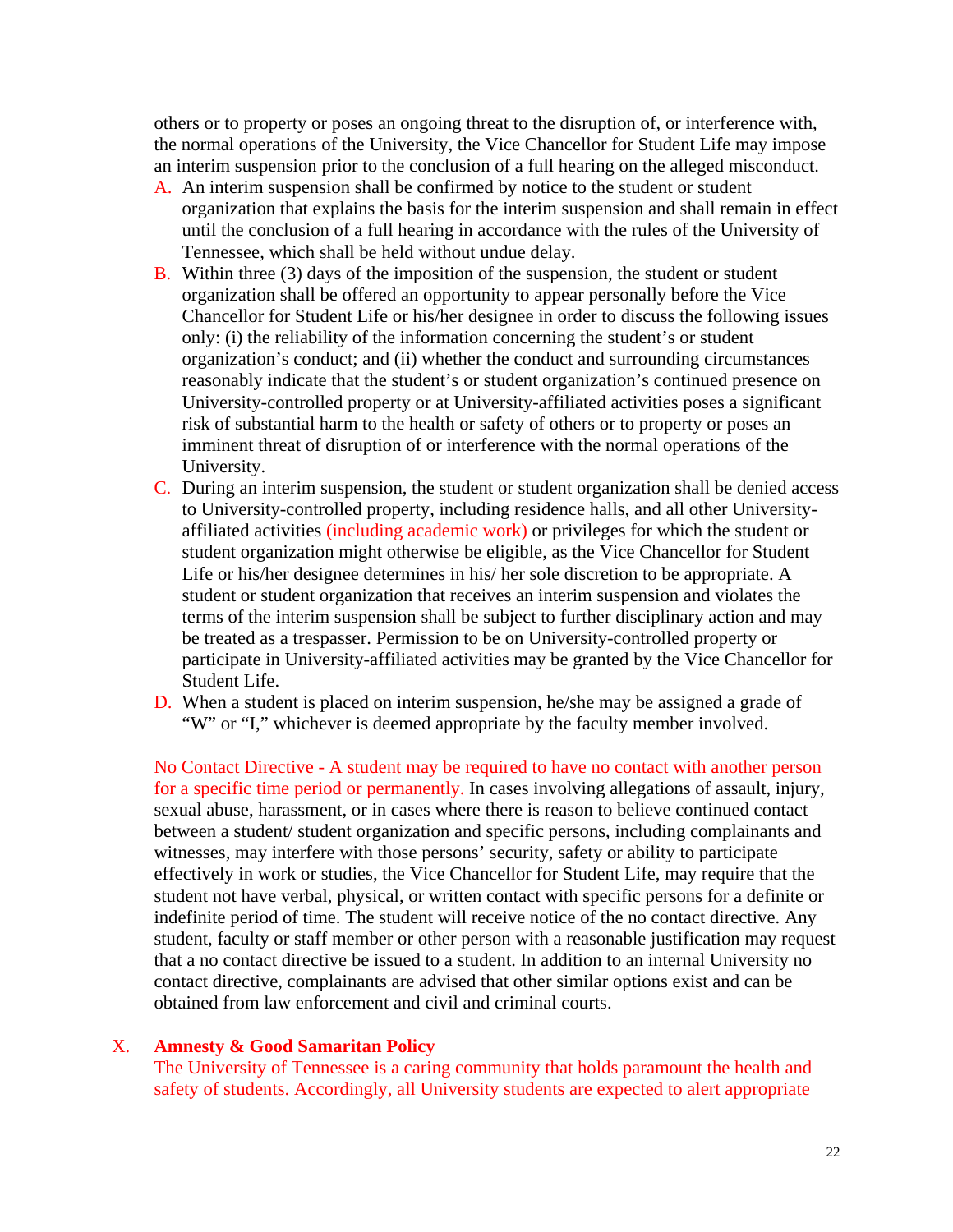officials in the event of any health or safety emergency, including those involving the abuse of alcohol or other drugs.

When a student is in need of medical attention as a result of alcohol or other drug ("AOD") use, fellow students are expected to:

- A. Contact appropriate officials to report the incident and request assistance (i.e., University staff members, University Police, law enforcement);
- B. Provide their names and contact information to the appropriate officials; and,
- C. Demonstrate cooperation and care by remaining with the student in need of medical attention and providing assistance during and after the incident.

A student (other than a student-staff member) who seeks medical attention for an AOD impaired student by following the aforementioned steps will generally not be subject to formal University disciplinary action for Alcohol or Drug Policy violations relative to this incident. While no formal University disciplinary action may be taken, the student who acted as a Good Samaritan may be requested to meet with a University staff member to discuss the incident and adhere to any appropriate therapeutic and/or educational recommendations.

Similarly, an AOD impaired student who receives medical attention because another student (other than a student-staff member) followed the aforementioned steps will generally not be subject to formal University disciplinary action for Alcohol or Drug Policy violations relative to this incident. While the impaired student may be granted amnesty from formal University disciplinary action, the student will be required to meet with a University staff member, participate in substance abuse education and/or an evaluation at the University's Counseling Center, and comply with any therapeutic and/or educational recommendations (i.e., counseling, therapy, outpatient or inpatient care).

The Amnesty & Good Samaritan Policy does not protect students from repeated, flagrant, or serious violations of the Student Code of Conduct (i.e., physical or sexual assault, property destruction, disorderly behavior, theft) nor does it prevent or preclude action by police or other legal authorities.

In general, the Amnesty & Good Samaritan Policy only applies for an initial alcohol or drug Code of Conduct violation, as it is the expectation of the University that students learn from poor decisions involving alcohol or other drugs and avoid such situations in the future. Therefore, if a student was previously responsible for an alcohol or drug violation or previously was covered by the Amnesty & Good Samaritan Policy, the applicability of the Amnesty & Good Samaritan Policy for subsequent incidents is at the discretion of the Vice Chancellor for Student Life.

Note that student clubs, teams, and organizations, through their officers and members, are also expected to take responsible action in emergency situations. While the Amnesty & Good Samaritan Policy may not fully apply, a group's adherence to the aforementioned steps will be considered a mitigating factor when determining the outcome or sanction of an incident that merits disciplinary action. Additionally, the University will consider a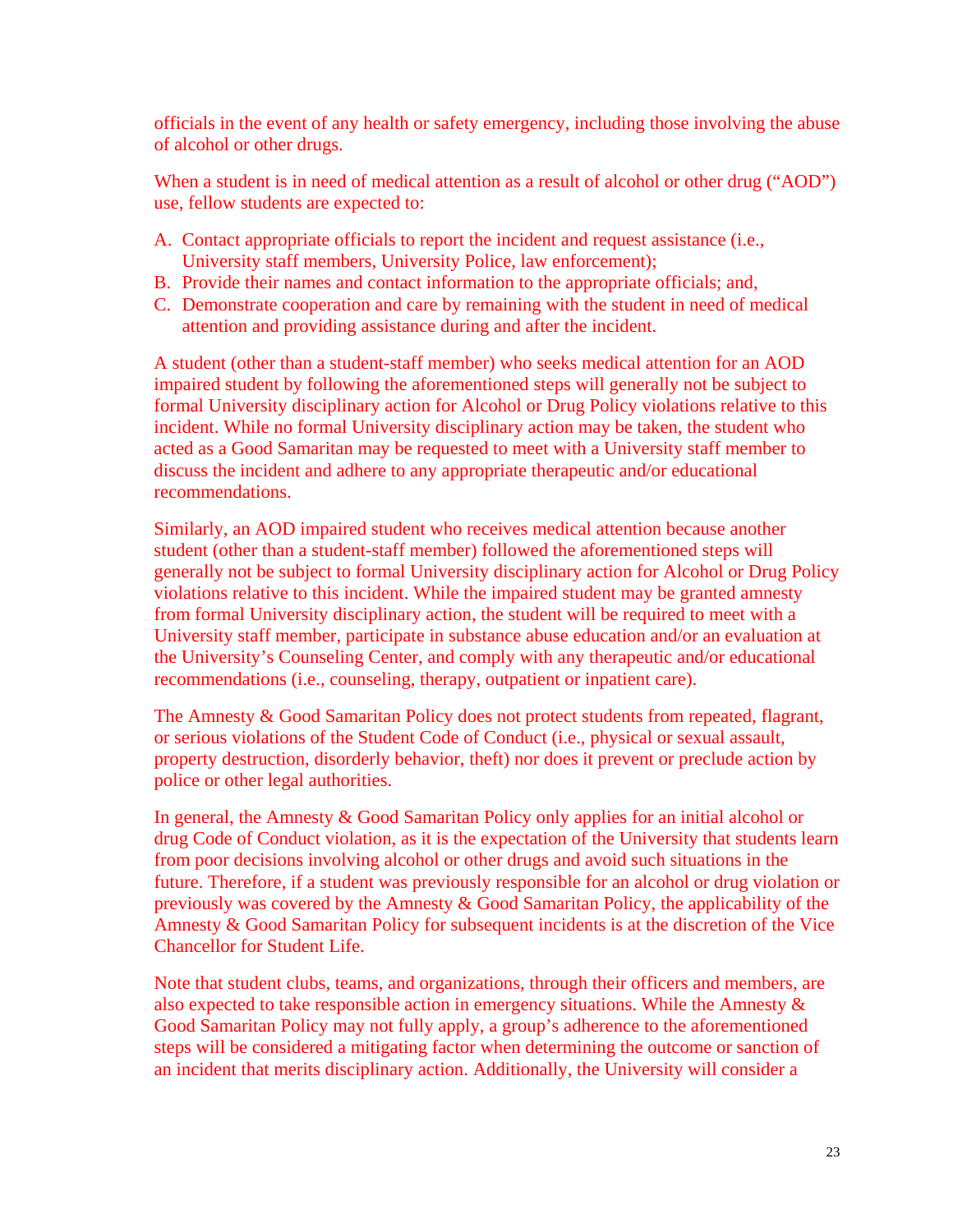group's failure to adhere to the aforementioned steps to be an egregious factor when determining disciplinary action.

## **X. Emergency Powers**

When, in the judgment of the University Chancellor, Student Life Council of the University of Tennessee, conditions are such that it is impractical for the Student Conduct Boards to function, the Vice Chancellor for Student Life may suspend these procedural regulations and appoint an ad hoc committee to hear conduct matters. Any such ad hoc committee shall follow procedures that will insure the protection of the rights of the students involved, as stated herein. Any decisions by the ad hoc committee may be appealed to the Vice Chancellor for Student Life using the appeal procedures noted herein. Student Life Council.

## **XI. DEFINITIONS**

- 1. Advisor A member of the University community, most frequently a  $f_{\text{t}}$  full-time faculty or staff member, who assists a student by providing support throughout the student conduct process.
- 2. Amnesty- A decision by which an exemption is granted from the resolution of the Student Code of Conduct.
- 3. Appellate Board A board of three voting members selected from the faculty, staff and student members of the Student Conduct Board (SCB) and one non-voting chairperson appointed by the Director of Student Conduct and Community Standards. The three voting members will include two faculty or staff members, and one student who did not serve on the initial SCB.
- 4. Assistant/Associate Vice Chancellor for Student Life- the University administrator who the Vice Chancellor for Student Life may designate to act in his/her absence.
- 5. Complainant The University or person alleging that a student or student organization violated the Student Conduct Code as determined by the Director of Student Conduct and Community Standards.
- 6. Conduct Body A person or persons authorized by the Vice Chancellor for Student Life to determine, at the formal hearing level, whether a student is responsible for one or more violations of the Student Code of Conduct and, if there is a finding of responsibility, the sanctions that apply.
- 7. Conduct Officer A University official authorized by the Vice Chancellor for Student Life to hear information, present information and/or impose sanctions upon students who are found responsible for violating the Student Code of Conduct.
- 8. Day Any weekday not designated by the Office of the Registrar as a holiday or administrative closure day.
- 9. Director of Student Conduct and Community Standards The University staff member that is responsible for the leadership and daily management of the student conduct process.
- 10. Faculty Member A person hired by the University to conduct classroom activities, research, or supervised clinical placements.
- 11. Guest A non-University student who is visiting the University.
- 12. Hearing Authority– Refers to the Student Conduct Board or the Administrative Hearing Officer, depending on the type of formal hearing utilized.
- 13. May "May" is used in the permissive sense.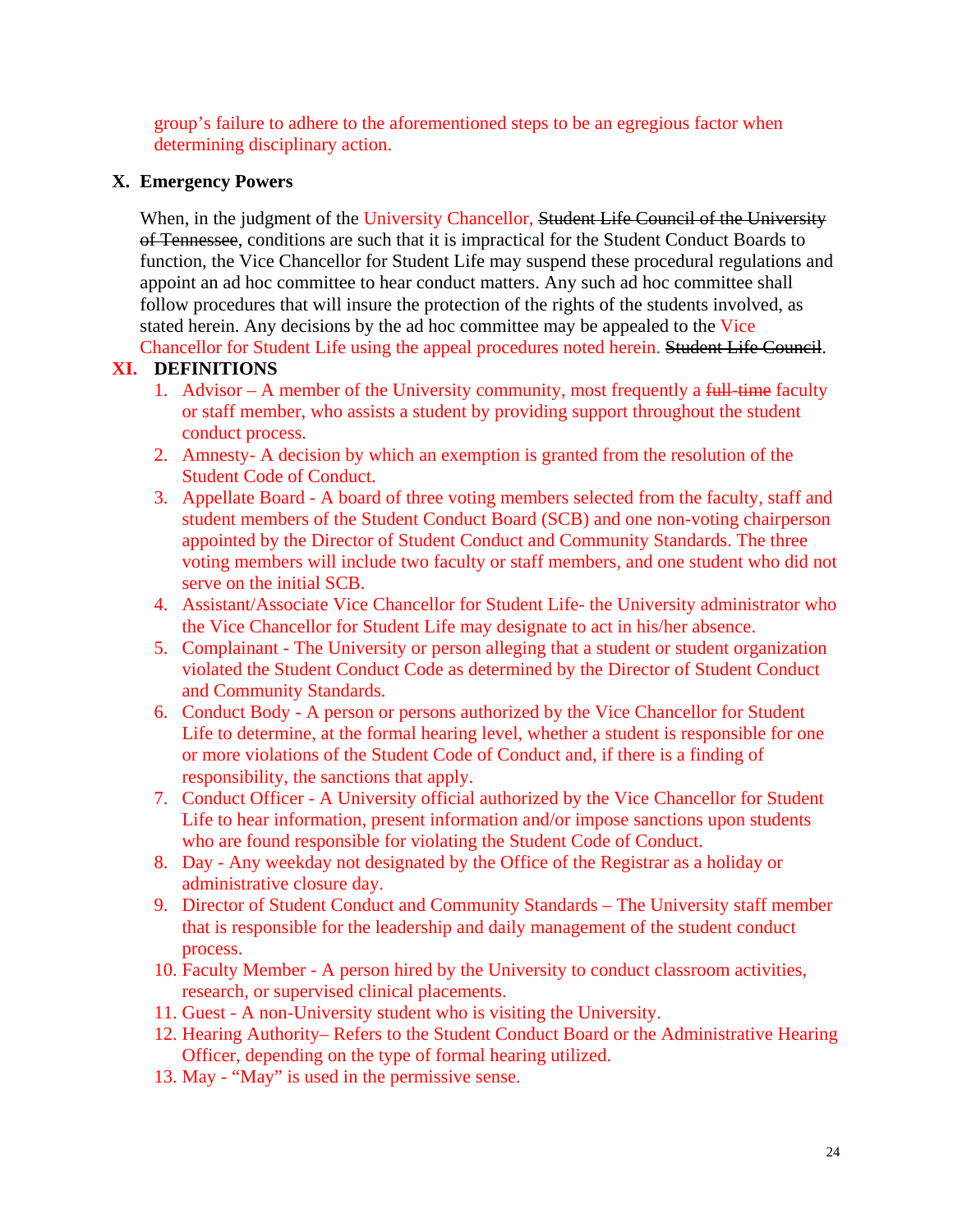- 14. Member of the University Community The term "member of the University community" is defined as any person who is a student, University official, campus visitor, or participant in a University-sponsored or University-affiliated activity.
- 15. Notice The term "notice" is defined as notice given in writing delivered by regular mail, courier service, or hand delivery to the address the University has on file for the student or student organization, or by e-mail to the student's or student organization's University-provided e-mail account.
- 16. Policy Regulations of the University including, but not limited to, the Student Code of Conduct, Housing and Dining Contract or the Housing/Dining Services Agreement, and Undergraduate/Graduate Catalogs.
- 17. Possession Actual knowledge of a substance or property and/or being in such close proximity to the substance or property that it is a reasonable presumption that one had knowledge of the substance or property.
- 18. Respondent Refers to the Student accused of violating the Student Code of Conduct.
- 19. Retaliation An act in response to a previous report of alleged student misconduct, in any manner, against a member of the University community who, in good faith, reports an alleged violation of the Student Code of Conduct to the University.
- 20. Shall "Shall" is used in the imperative sense. Staff Member A person hired by the University on a part- or full-time basis primarily involved in planning, organizing, staffing, directing and controlling efforts to achieve the goals and objectives of the University.
- 21. Student A person admitted, enrolled or registered for study at the University, either full-time or part-time, pursuing undergraduate, graduate, or professional studies, as well as non-degree programs. Persons who are not officially enrolled for a particular term but who have a continuing relationship with the University and those admitted but not yet matriculated at the University (offenses by individuals admitted but not yet matriculated will be reviewed at a time determined by the Director of Student Conduct. **References to "student" in this policy also refer to student organizations.** A person's status as a student in any particular situation shall be determined by the Vice Chancellor for Student Life.
- 22. Student Organization An organization that is composed solely of University students that has submitted a pending application or has completed the process for registration according to University processes. **For the purposes of the Student Code of Conduct, student organizations are referred to in the policy as "students."**
- 23. Student Code of Conduct Any published policy, rule or regulation of the University that governs student conduct.
- 24. Student Conduct Board (SCB) The conduct body that presides over formal hearings for alleged violations of the Student Code of Conduct. The board is convened when a student is likely to be suspended or expelled from the University if found responsible. Additionally, the matters that involve interpretation of the Student Government Constitution or matters that challenge the results of Student Government elections, and discipline cases involving charges of dishonesty in these elections will be heard by the SCB. A SCB panel generally consists of five voting members - two students and three faculty or staff members - and one non-voting chairperson appointed by the Director of Student Conduct and Community Standards. However, a necessary quorum to conduct a hearing exists if three SCB members – one student and two faculty or staff members –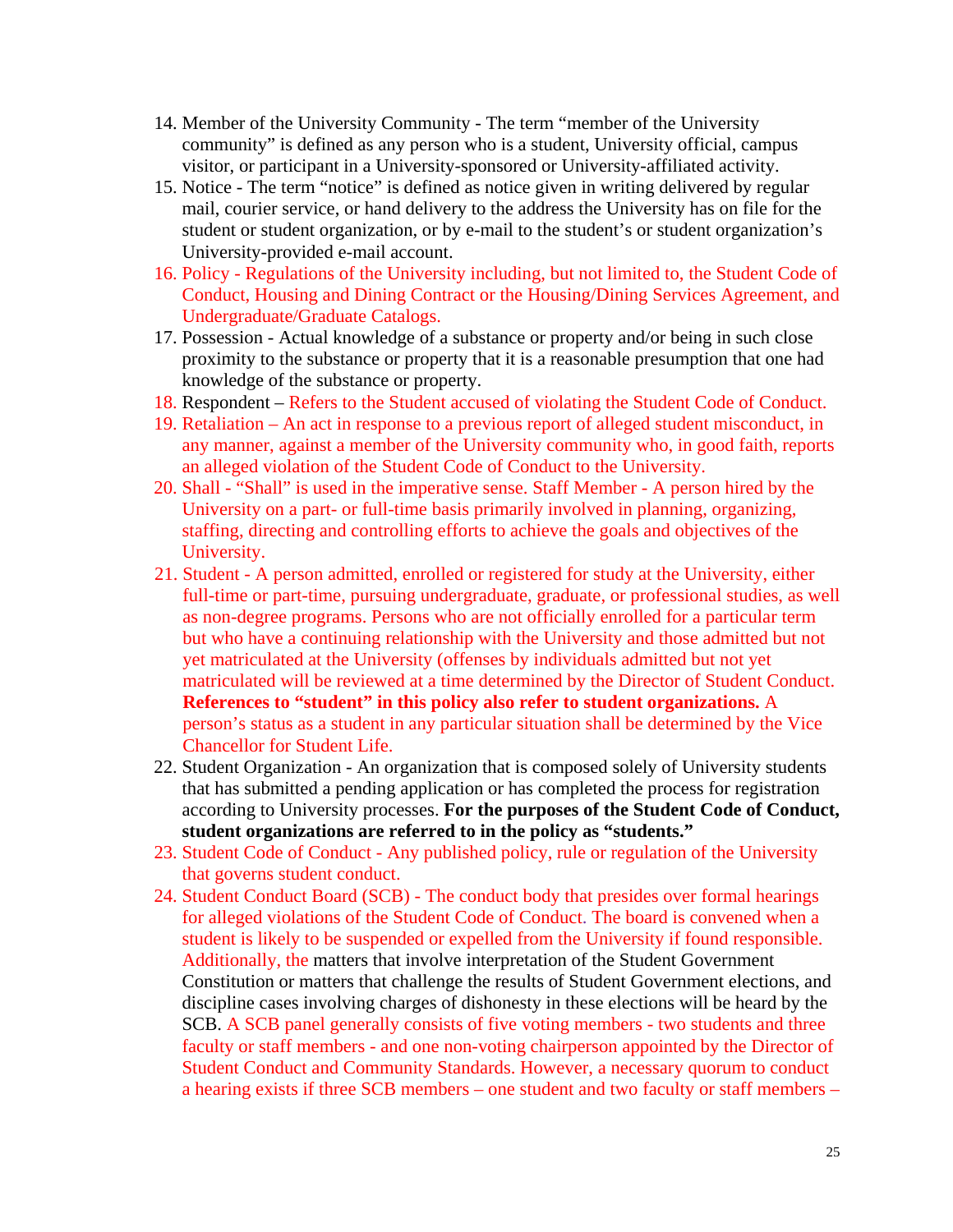and one non-voting chairperson are present.

- 25. Student Conduct Board Chairperson A faculty or staff member appointed by the Director of Student Conduct and Community Standards to preside over and facilitate Student Conduct Board hearings. Chairpersons are non-voting members who have received training in the student conduct process and are prepared to facilitate hearings in a manner that is both fair and impartial.
- 26. University The University of Tennessee, Knoxville.
- 27. University-Affiliated Activity Any activity on or off University-controlled property that is initiated, aided, authorized, sponsored, or supervised by the University.
- 28. University-Controlled Property All land, buildings, facilities, grounds, structures, or any other property owned, leased, used, maintained, or operated by the University. For purposes of this rule, University-controlled property includes all streets, alleys, sidewalks, and public ways abutting such property. University-controlled property also includes computers and network systems owned, maintained, or controlled by the University or funded by the University.
- 29. University Official An employee of the University, including faculty members and staff, or for purposes of this process a University-recognized volunteer. Student employees may be considered University officials when acting in the performance of their duties (e.g., event staff, resident assistants, and teaching assistants).
- 30. Vice Chancellor for Student Life The University's chief student affairs officer, who is designated by the Chancellor to be responsible for the administration of the Student Code of Conduct. For the purposes of this process, the term also includes any individual that the Vice Chancellor for Student Life may designate to operate in his/her absence.
- 31. Weapon Any device, instrument, or substance that is designed to, or reasonably could be expected to, inflict a wound, incapacitate, or cause serious bodily injury or death, including, but not limited to, firearms (loaded and unloaded, real and replica), ammunition, electronic control devices (such as Tasers and stun guns), devices designed to discharge an object (such as bb guns, air guns, pellet guns, potato guns, and slingshots), explosives, dangerous chemicals (such as mace, tear gas, and oleoresin capsicum), martial arts weapons, bows and arrows, artificial knuckles, nightsticks, blackjacks, dirks, daggers, swords, and knives with fixed blades longer than three (3) inches. The term "weapon" does not include chemical repellents available over-thecounter for self-defense; instruments used solely for personal hygiene, preparation of food, maintenance, University-related instruction, or University employment-related duties.
- 32. Witness A person who has information relevant to a case and should be present at the hearing.

#### **Involuntary Medical Withdrawal or Suspension**

#### **[Not a part of the Code. To be placed in different section of Hilltopics]**

When a student is unable to effectively pursue his/her academic work, or when his/her behavior is disruptive to the normal educational processes of the University, or constitutes a threat to members of the University community, due to, among other things, alcohol use, drug use, or a physical or mental incapacitating illness or condition, he/she may be withdrawn or temporarily suspended from the University as hereinafter provided.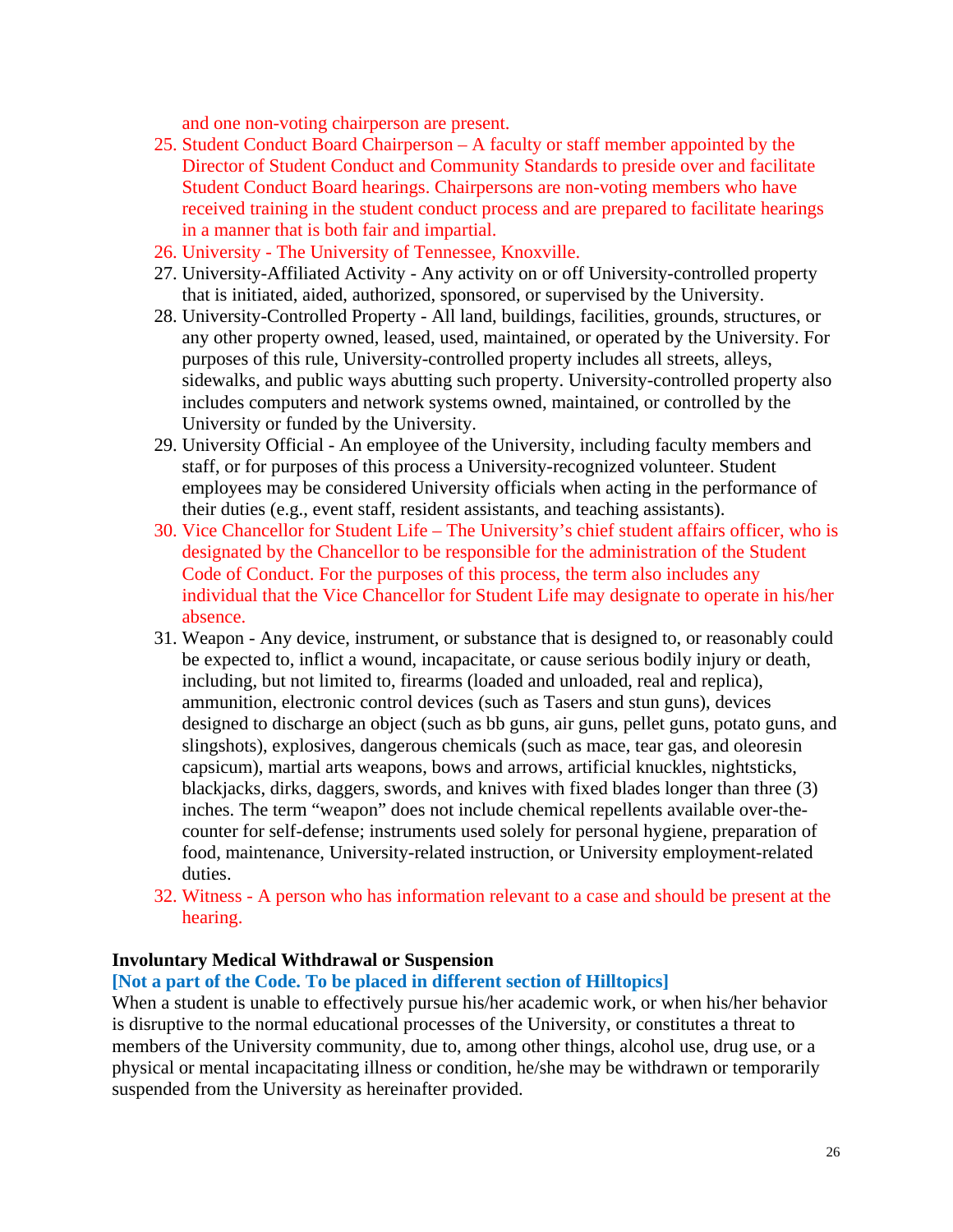Withdrawal - A student may be withdrawn from the University only after an evaluation of his/her mental and physical condition by a panel of at least three (3) persons appointed by the Vice Chancellor for Student Life. The student shall be notified of the reasons for the evaluation and given an opportunity to present information to the committee. The committee's findings and recommendations shall be forwarded to the Vice Chancellor for Student Life, who will notify the student in writing of his/her decision. A student withdrawn under this procedure shall not be readmitted to the University without the approval of the Vice Chancellor for Student Life.

Temporary Suspension - Whenever a student, because of his/her mental or physical condition constitutes an apparent danger to persons or property, or when his/ her behavior is disruptive to the normal educational processes of the University, he/she may be suspended from the University, for a reasonable period of time, by the Vice Chancellor for Student Life. If the University does not withdraw the student in accordance with procedures outlined above, he/she may return to the University at the end of the suspension period.

Grades - When a student is withdrawn or temporarily suspended from the University, he/she may be assigned a grade of "W' or "I," whichever is deemed appropriate by the faculty member involved.

#### **Inspection and Search Policy**

## **[Not a part of the Code. To be placed in different section of Hilltopics]**

Entry by University authorities into occupied rooms in residence halls, fraternity houses, or sorority houses on University-controlled property will be divided into three (3) categories: inspection, search, and emergency. Inspection is defined as the entry into an occupied room by University authorities in order to ascertain the health and safety conditions in the room, to check the physical condition of the room, to make repairs on facilities, or to perform cleaning and janitorial operations. Search is defined as the entry into an occupied room by on-campus authorities for the purpose of investigating suspected violations of campus regulations. An emergency situation exists when the delay necessary to obtain a search authorization constitutes an apparent danger to person, property, or the building itself.

- 1. Inspection: Scheduled inspections by on-campus authorities with the exception of daily janitorial operations shall be preceded, if possible, by twenty-four (24) hours' notice to the residents. During the inspection there will be no search of drawers, closets, or personal belongings.
- 2. Search: On-campus authorities will not enter a room for purposes of search without permission from the resident(s) or prior permission from the Dean of Students, the Vice Chancellor for Student Life, or a designee of Dean of Students or Vice Chancellor for Student Life, unless in compliance with federal or state law.
- 3. Procedure for Search in Residence Hall Rooms: A request for permission to search may be made by the Hall Director, Assistant Hall Director, or their superiors when reasonable cause exists to suspect that a violation is occurring or has occurred. If permission to search is verbally authorized, it must be verified in writing to the occupant(s) of the facility searched by the hall staff members requesting the search. A copy of the authorization form is presented to the occupant(s) or left in the room if the occupant(s) is absent. The authorization form shall contain the following: